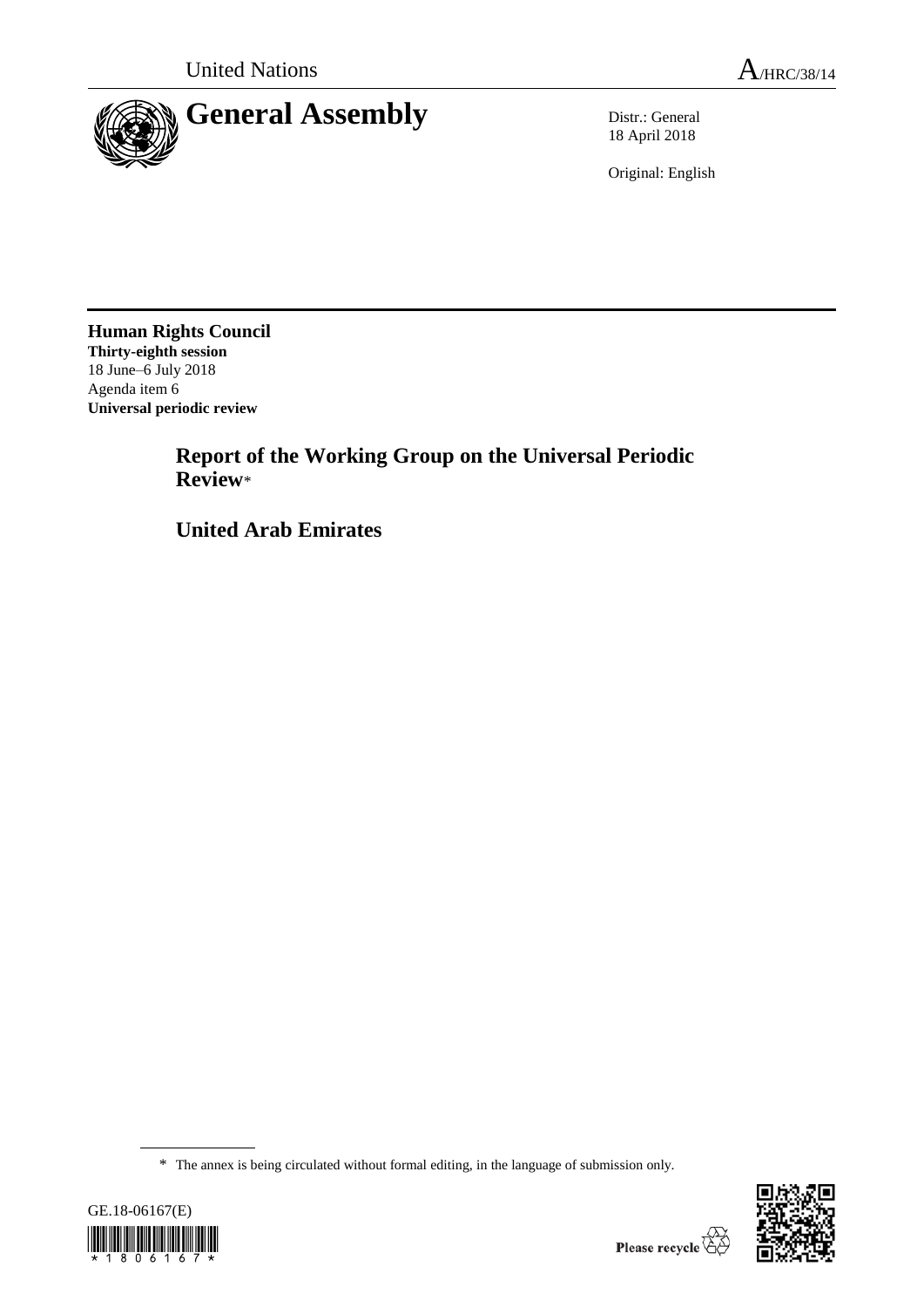# **Introduction**

1. The Working Group on the Universal Periodic Review, established in accordance with Human Rights Council resolution 5/1, held its twenty-ninth session from 15 to 26 January 2018. The review of the United Arab Emirates was held at the 12th meeting, on 22 January 2018. The delegation of the United Arab Emirates was headed by the Minister of State for Foreign Affairs, Anwar Mohammad Gargash. At its 17th meeting, held on 25 January 2018, the Working Group adopted the report on the United Arab Emirates.

2. On 10 January 2018, the Human Rights Council selected the following group of rapporteurs (troika) to facilitate the review of the United Arab Emirates: Egypt, Peru and the Republic of Korea.

3. In accordance with paragraph 15 of the annex to Human Rights Council resolution 5/1 and paragraph 5 of the annex to Council resolution 16/21, the following documents were issued for the review of the United Arab Emirates:

(a) A national report submitted/written presentation made in accordance with paragraph 15 (a) (A/HRC/WG.6/29/ARE/1);

A compilation prepared by the Office of the United Nations High Commissioner for Human Rights (OHCHR) in accordance with paragraph 15 (b) (A/HRC/WG.6/29/ARE/2);

(c) A summary prepared by OHCHR in accordance with paragraph 15 (c) (A/HRC/WG.6/29/ARE/3).

4. A list of questions prepared in advance by Belgium, Brazil, Czechia, Germany, Portugal, Slovenia, Sweden, Switzerland and the United Kingdom of Great Britain and Northern Ireland was transmitted to the United Arab Emirates through the troika. These questions are available on the website of the universal periodic review.

## **I. Summary of the proceedings of the review process**

#### **A. Presentation by the State under review**

5. The Minister of State for Foreign Affairs of the United Arab Emirates stated that a national universal periodic review committee had developed a plan to implement the outcome of the most recent review and met regularly to assess progress. Civil society had played an integral role in that process.

6. During the second universal periodic review cycle in 2013, the United Arab Emirates had accepted, in whole or in part, 107 recommendations. Since then, considerable progress had been made in implementing the vast majority of those recommendations. The national report detailed efforts to protect and promote human rights in key thematic areas: promoting civil and political rights; increasing the protection of workers; combating human trafficking; and empowering women and youth.

7. The rise of extremist forces over the past few years presented dilemmas, not only in the region, but around the world. Governments were grappling with the challenge of how to protect their societies from genuine security threats, while safeguarding fundamental rights. The United Arab Emirates was committed to finding the right balance between meeting its legitimate need for security and preserving its reputation as an open society. It would do so strictly within the framework of its Constitution and laws, while respecting international human rights principles.

8. The United Arab Emirates would continue to strengthen national institutions that would effectively protect and promote human rights and would, in 2018, establish a national human rights institution, in accordance with the principles relating to the status of national institutions for the promotion and protection of human rights (the Paris Principles).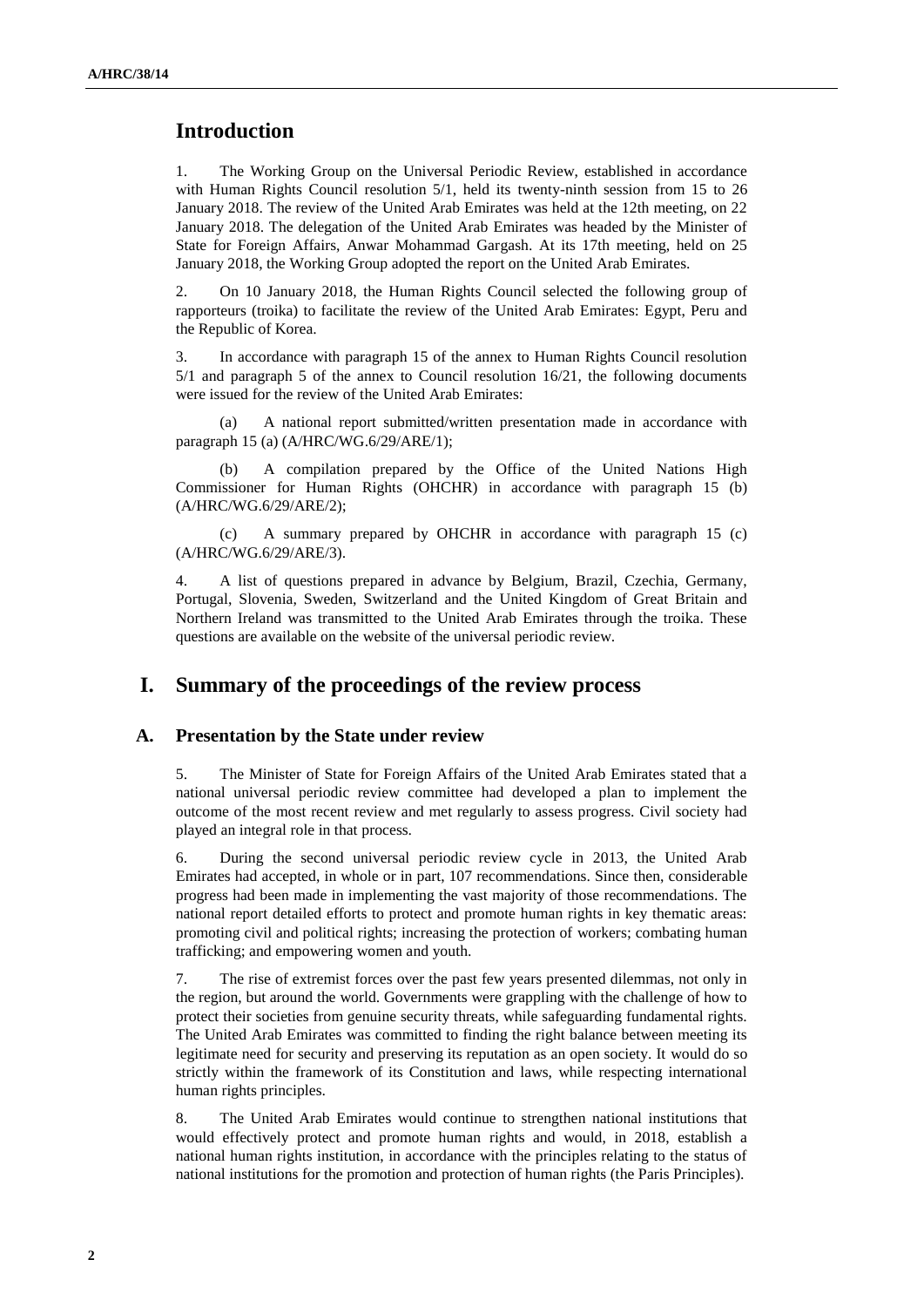9. Since the launch of a gradual process of expansion of political participation in 2005, three elections to the Federal National Council had been held. Both women and men had participated in the electoral process, leading to the election of several women to the Council and to the appointment of the first female speaker of any Arab parliament.

10. The United Arab Emirates was among the highest-ranking countries in the Arab world for gender equality, according to the United Nations Development Programme gender inequality index. Women occupied two thirds of jobs in the federal Government, and there were nine female ministers in the Cabinet. More than 70 per cent of Emiratis enrolled at federal higher education institutions were women. Women had become fighter pilots in the air force, and almost half of the Emirati scientists and engineers working to send a space probe to Mars were women.

11. In 2014, a cabinet decision had been issued ordering the inclusion of women on the governing boards of all government bodies, institutions and companies. The United Arab Emirates had adopted the National Strategy for the Empowerment and Advancement of Emirati Women (2015–2021), which had set strategic goals for achieving greater equality in the workplace. It had been a core supporter of the United Nations Entity for Gender Equality and the Empowerment of Women (UN-Women), and had opened a liaison office in Abu Dhabi in 2016. In the context of the United Nations, the United Arab Emirates had taken a decisive stand for women's rights in the field of education, and had spearheaded partnerships in support of the women and peace and security agenda.

12. Individuals from many different countries and backgrounds lived and worked side by side harmoniously in the United Arab Emirates, and their rights were fully protected. That melting pot of communities was fundamental to the Emirati way of life. Since the second universal periodic review, the United Arab Emirates had expanded workers' rights and protections with new legislation and more intensive enforcement. Domestic and construction workers in particular had benefited from recent reforms.

13. Reforms to labour legislation in 2016 had allowed workers more flexibility in changing employers. The United Arab Emirates had also enacted several measures, including establishing service centres in workers' home countries, to help ensure that all workers understood the terms of their contracts prior to their departure, and to combat unscrupulous employment agencies in their countries of origin. In 2017, a specific law had been introduced providing greater protection for domestic workers, who had been brought under the oversight of the Ministry of Human Resources and Emiratization.

14. The National Committee to Combat Human Trafficking continued to implement an integrated national strategy to tackle the horrific violation of basic human rights that was human trafficking. In 2017, the Federal Anti-Human Trafficking Act had been amended to enhance protection for victims and to increase penalties for those found guilty of that crime.

15. Youth had been prioritized and, in 2016, the first ever Minister for Youth had been appointed to the Cabinet and a youth council had been established. A National Strategy for Youth Empowerment had also been developed, and the Ministry of Education had adopted a five-year strategic plan for implementing an innovative education system to help young people to participate in a world-class, knowledge-based economy.

16. In 2015, a new anti-discrimination law had been enacted banning all forms of discrimination on the grounds of religion, race or ethnic origin, and incitement to religious hatred. The National Tolerance Programme had been adopted and the world's first tolerance charter had been launched.

17. The United Arab Emirates had been at the forefront of the fight against extremism in the region, supporting efforts to drive Islamic State in Iraq and the Levant from Iraq and the Syrian Arab Republic, and to combat Al-Qaida in Yemen and Somalia. It had promoted and empowered moderate voices, both at home and abroad. It was also fighting dangerous ideologies online. Since 2015, the Sawab Centre in Abu Dhabi had been working hard to counter the online propaganda of Islamic State in Iraq and the Levant and of other extremist groups.

18. In order to mitigate the humanitarian consequences of extremism and sectarianism, in 2016, the United Arab Emirates had distributed over \$4.2 billion in official development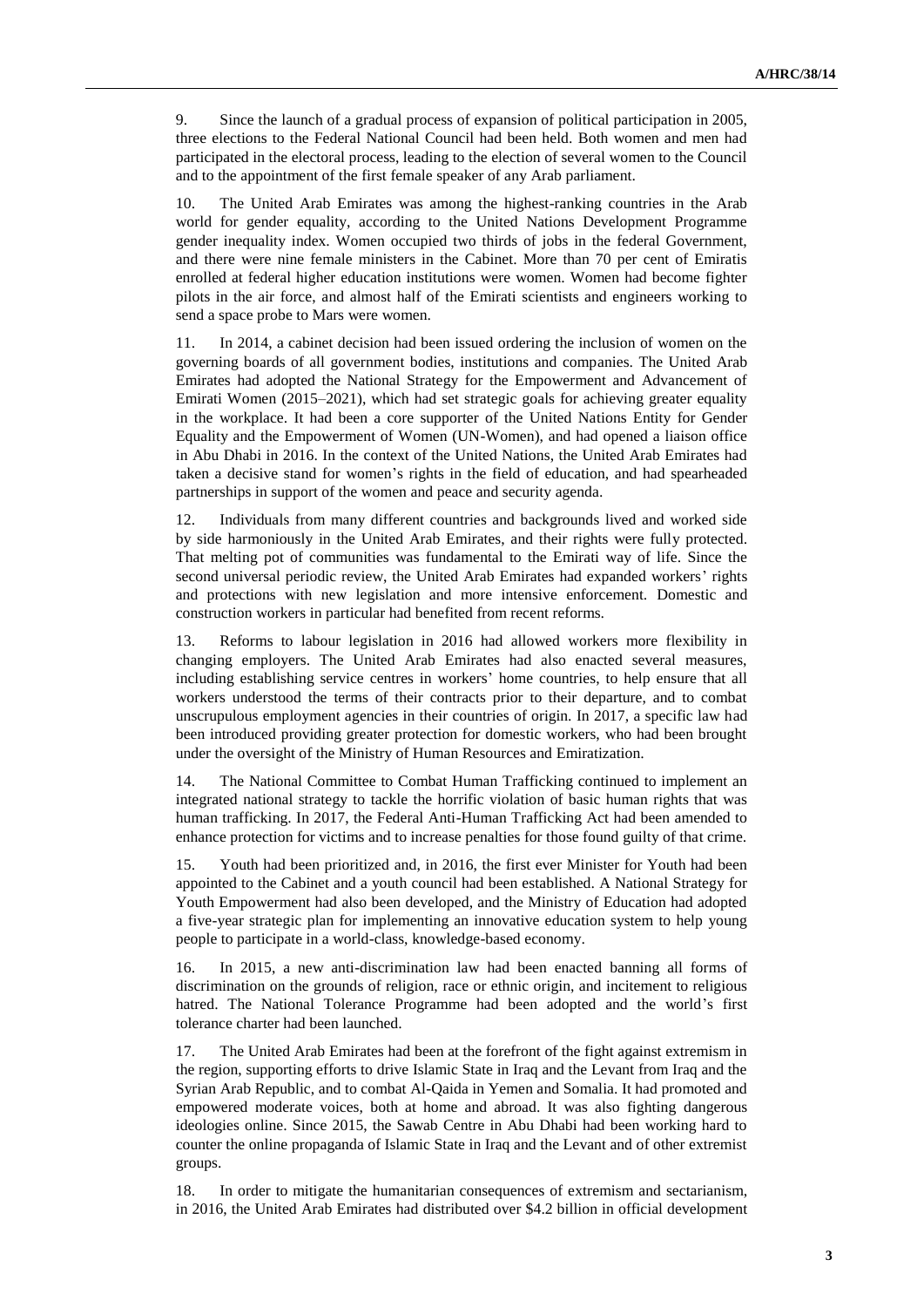assistance to people worldwide, and had maintained its ranking as the world's biggest donor in proportion to gross national income.

19. The United Arab Emirates continued to alleviate the plight of Syrian refugees. Since the onset of the crisis, the United Arab Emirates had welcomed over 130,000 persons fleeing the violence in the Syrian Arab Republic, and had pledged to take in a further 15,000 persons in need of assistance.

20. In Yemen, the United Arab Emirates and the Arab coalition continued to make every effort to support and deliver humanitarian assistance and to protect civilians. Under extremely challenging circumstances, the coalition was working hard to reinstate the legitimate government of Yemen. Since the ongoing conflict in Yemen had escalated, the United Arab Emirates had provided over \$2.5 billion in aid and, with its partners, had brought food and water and health care and other life-saving services to millions of persons and rebuilt and reopened a number of schools and medical centres in liberated areas.

21. However, the current humanitarian challenges could only truly be addressed by negotiating inclusive political settlements to the region's civil wars. The political resolution of the crises in the Syrian Arab Republic, Yemen and Libya was of paramount importance, and the efforts of the United Arab Emirates in that field continued.

22. The United Arab Emirates was alarmed at recent statements relating to the status of Jerusalem, and urged progress on ensuring the right of Palestinians to an independent State, which would have a positive impact on many other challenges in the region.

### **B. Interactive dialogue and responses by the State under review**

23. During the interactive dialogue, 97 delegations made statements. Recommendations made during the dialogue are to be found in section II of the present report.

24. Bahrain welcomed efforts to implement the recommendations from the previous review cycle and the progress achieved.

25. Libya praised the ratification of the Optional Protocol to the Convention on the Rights of the Child on the sale of children, child prostitution and child pornography.

26. Liechtenstein expressed concern that cruel, inhuman or degrading treatment or punishment was judicially imposed on children, and that the death penalty had been retained.

27. Malaysia commended progress in the areas of labour, social welfare, health care, education, empowerment of women, children's rights, older persons and persons with disabilities.

28. Maldives commended steps taken to combat human trafficking, and the National Strategy for the Empowerment and Advancement of Emirati Women.

29. Mauritania applauded developments at the normative and institutional levels, and consistent policies and strategies to strengthen human rights.

30. Mexico welcomed the ratification of the Optional Protocol to the Convention on the Rights of the Child on the sale of children, child prostitution and child pornography.

31. Mongolia encouraged the United Arab Emirates to extend an open-ended, standing invitation to all special procedures of the Human Rights Council.

32. Montenegro welcomed efforts to improve education for women and children, and noted the need to include measures relating to positive and non-violent forms of childrearing.

33. Morocco welcomed steps to implement National Vision 2021, the National Tolerance Programme and the national strategy to combat human trafficking.

34. Mozambique commended the submission of reports to treaty bodies covering the rights of the child, of women and of persons with disabilities and racial discrimination.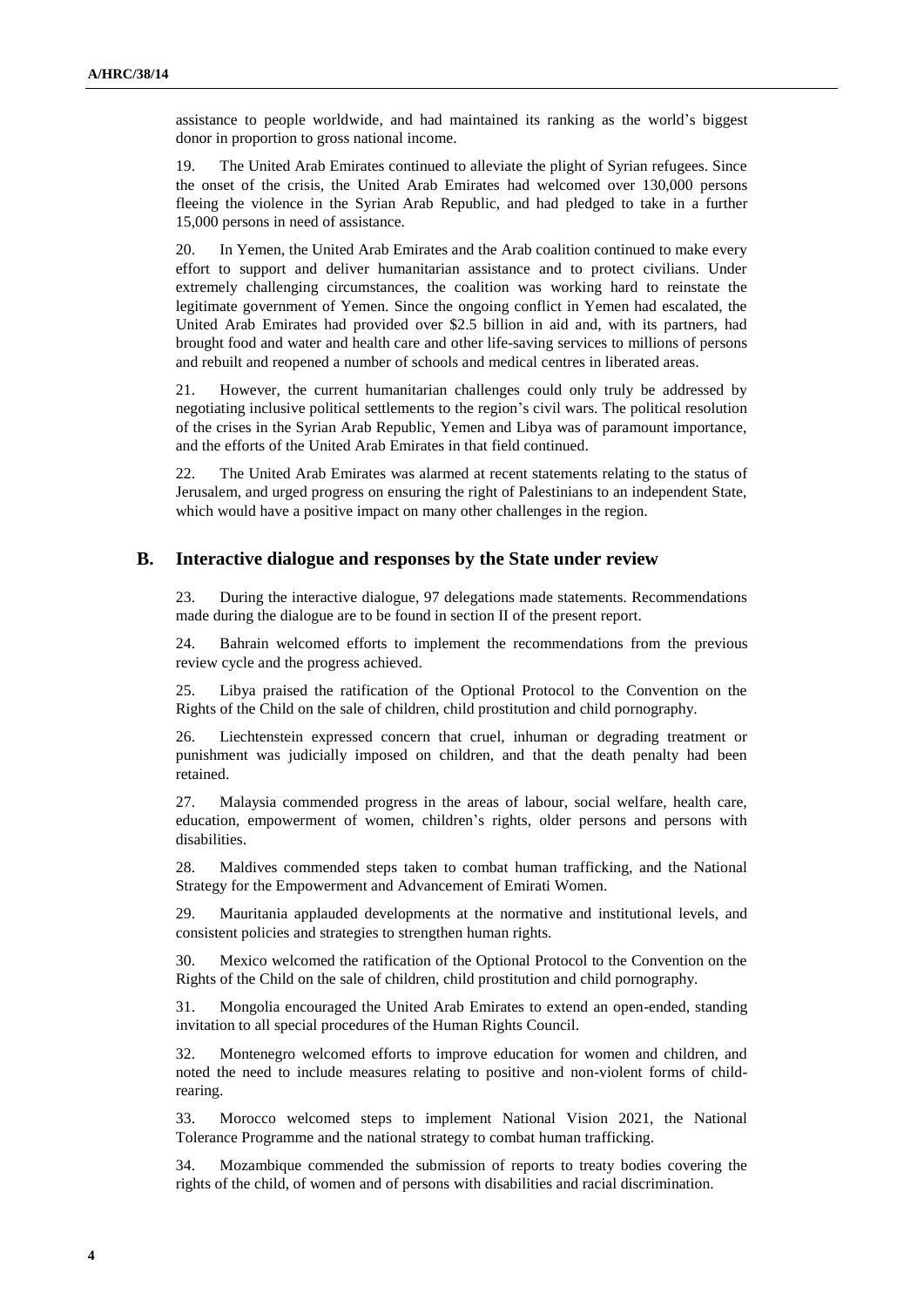35. Myanmar welcomed the National Strategy for the Empowerment and Advancement of Emirati Women, while calling for the rights of women and foreign workers to be further enhanced.

36. Nepal encouraged the United Arab Emirates to continue to protect migrant workers, to ratify the International Covenant on Economic, Social and Cultural Rights and the International Covenant on Civil and Political Rights, and to immediately introduce a moratorium on the death penalty.

37. The Netherlands noted increasing restrictions on rights and freedoms arising from the cybercrime law, the anti-terrorism law, the anti-discrimination law and amendments to the Penal Code.

38. Norway noted the new federal act on domestic workers, while calling for the release from custody of individuals detained while peacefully exercising the rights to freedom of expression and to assembly.

39. Oman praised the adoption of polices and strategies, including the National Strategy for Motherhood and Childhood and the National Strategy for Youth Empowerment.

40. Paraguay welcomed the legal and institutional progress made since the previous universal periodic review, including the establishment of the national Human Rights Committee and the Gender Balance Council.

41. Peru acknowledged progress in the human rights situation, especially in combating human trafficking.

42. The Philippines supported initiatives promoting labour rights, the protection of domestic workers and the implementation of reforms and policies for foreign workers.

43. Portugal welcomed efforts to tackle gender discrimination, and to improve children's rights.

44. Qatar expressed concern at continued human rights violations, particularly those relating to the coercive unilateral measures taken against it.

45. The Republic of Korea welcomed legislation to combat trafficking, the Federal Rights of the Child Act No. 3 of 2016 (the "Wadeema" Act) and the National Policy for the Empowerment of Persons with Disabilities.

46. The Republic of Moldova welcomed measures to protect children and migrant workers, and encouraged the United Arab Emirates to take further measures to achieve gender equality.

47. The Russian Federation welcomed the establishment of the national Human Rights Committee and the Gender Equality Council, and the adoption of the National Tolerance Programme.

48. Saudi Arabia welcomed the establishment of the national Human Rights Committee, which specialized in considering bilateral, regional and international conventions.

49. Senegal praised efforts to combat human trafficking, discrimination and incitement to hatred, and to promote gender balance in the public and private sectors.

50. Sierra Leone encouraged the United Arab Emirates to ratify the 1961 Convention on the Reduction of Statelessness and the International Labour Organization Domestic Workers Convention, 2011 (No. 189).

51. Singapore commended the adoption of the "Wadeema Act", the National Strategy for Motherhood and Childhood and the National Policy for the Empowerment of Persons with Disabilities.

52. Slovakia welcomed the accession of the United Arab Emirates to the Optional Protocol to the Convention on the Rights of the Child on the sale of children, child prostitution and child pornography.

53. Slovenia encouraged the United Arab Emirates to take the necessary steps to address the remaining challenges regarding gender equality and the empowerment of women.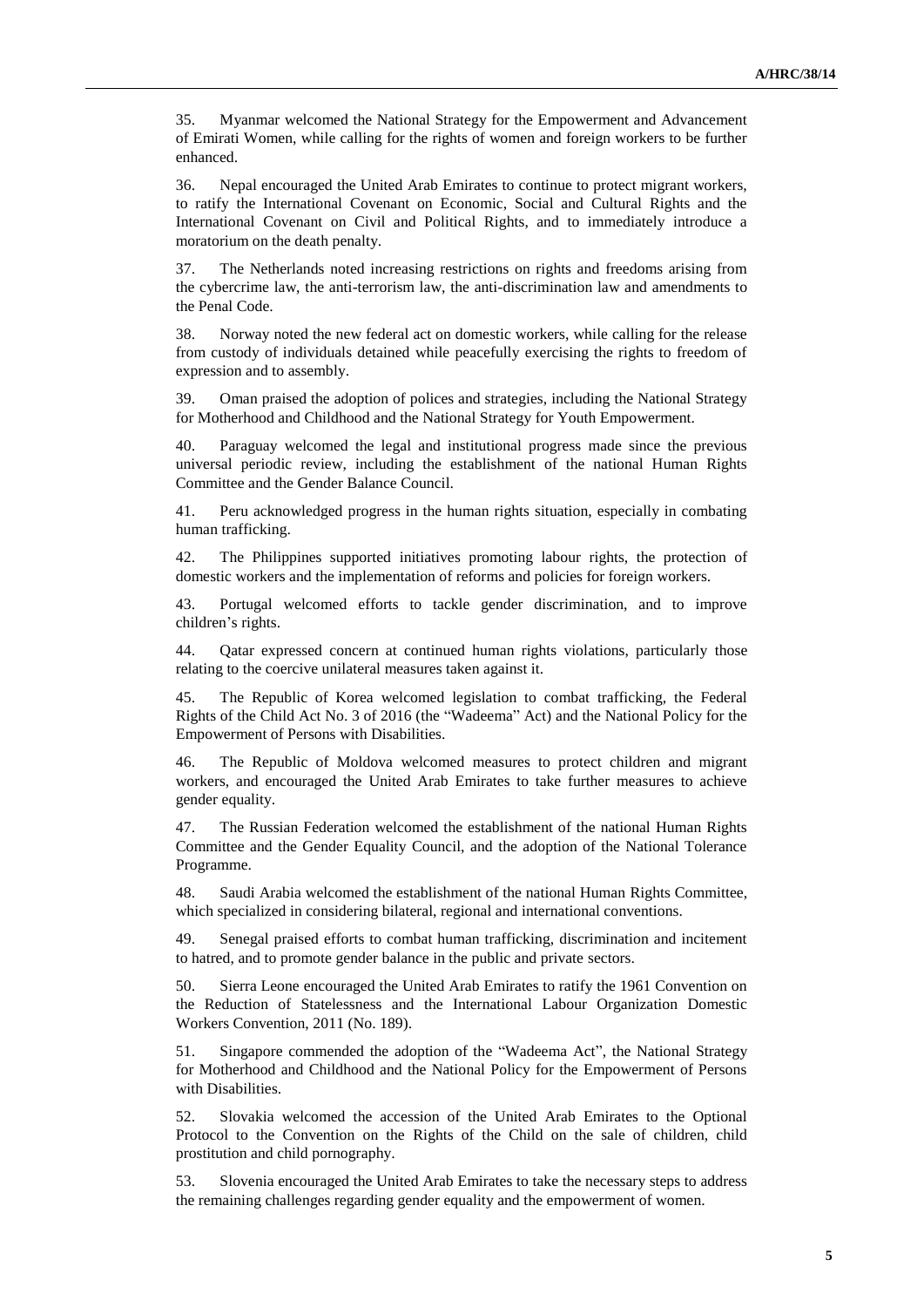54. The State of Palestine expressed appreciation for efforts to improve and advance education, including through the 2017–2020 Strategic Plan of the Ministry of Education.

55. The Sudan welcomed steps taken to achieve National Vision 2021, and efforts to combat human trafficking and to strengthen the protection of labour rights.

56. Sweden made recommendations.

57. Switzerland expressed regret at the fact that its recommendations from the second universal periodic review cycle had not been accepted, and encouraged full cooperation with the special procedures of the Human Rights Council.

58. Thailand welcomed the adoption of Federal Act No. 15 of 2017 on domestic service, and the establishment of the Gender Balance Council and the National Committee to Combat Human Trafficking.

59. Timor-Leste noted institutions protecting children and youth, and promoting gender equality. It remained concerned that women and men did not have the same rights regarding nationality.

60. Tunisia welcomed the adoption of laws and decrees since the previous review process, particularly those relating to combating discrimination, hatred and human trafficking.

61. Turkmenistan welcomed measures taken to implement review recommendations, including institutional and political measures to promote women's empowerment.

62. Ukraine commended the consistent approach to human rights, implemented with notable success by institutions guided by national policies and strategies.

63. The United Kingdom recognized the change to national legislation allowing State security cases to be heard by the Federal Court of Appeal.

64. The United States of America commended efforts to protect migrant workers, women, children and persons with disabilities, and to promote religious tolerance.

65. The Minister of State for Foreign Affairs of the United Arab Emirates stressed that the United Arab Emirates would establish a national human rights institution, in line with the Paris Principles, in 2018. Accession to the International Covenant on Economic, Social and Cultural Rights, the International Covenant on Civil and Political Rights and a number of other human rights instruments was also being seriously considered. The United Arab Emirates was keen to strengthen its relations with all human rights mechanisms, particularly the special procedures of the Human Rights Council, and would extend invitations to special rapporteurs on relevant issues.

66. After the second universal periodic review cycle, the United Arab Emirates had established the Human Rights Committee, comprising representatives of the Government, federal and local stakeholders and civil society organizations. The Committee had diligently carried out the groundwork for the national report through open consultations with stakeholders and civil society organizations. The body, which raised awareness of human rights through its various programmes and followed up on review recommendations, would be revamped after the third review cycle, with a view to enhancing its performance.

67. The death penalty was applicable only in a few cases. The records proved that the United Arab Emirates was not keen to resort to capital punishment. Its relevant systems would be reviewed in the light of the third review cycle recommendations.

68. Regarding reports of torture, the United Arab Emirates would submit its response to the Committee against Torture.

69. Since the second review cycle, the United Arab Emirates had been working to review, revise and sometimes withdraw reservations to certain international conventions. That process would continue.

70. Support centres had been set up in migrant workers' countries of origin to review their contracts, and to ensure that employment conditions were met before their arrival.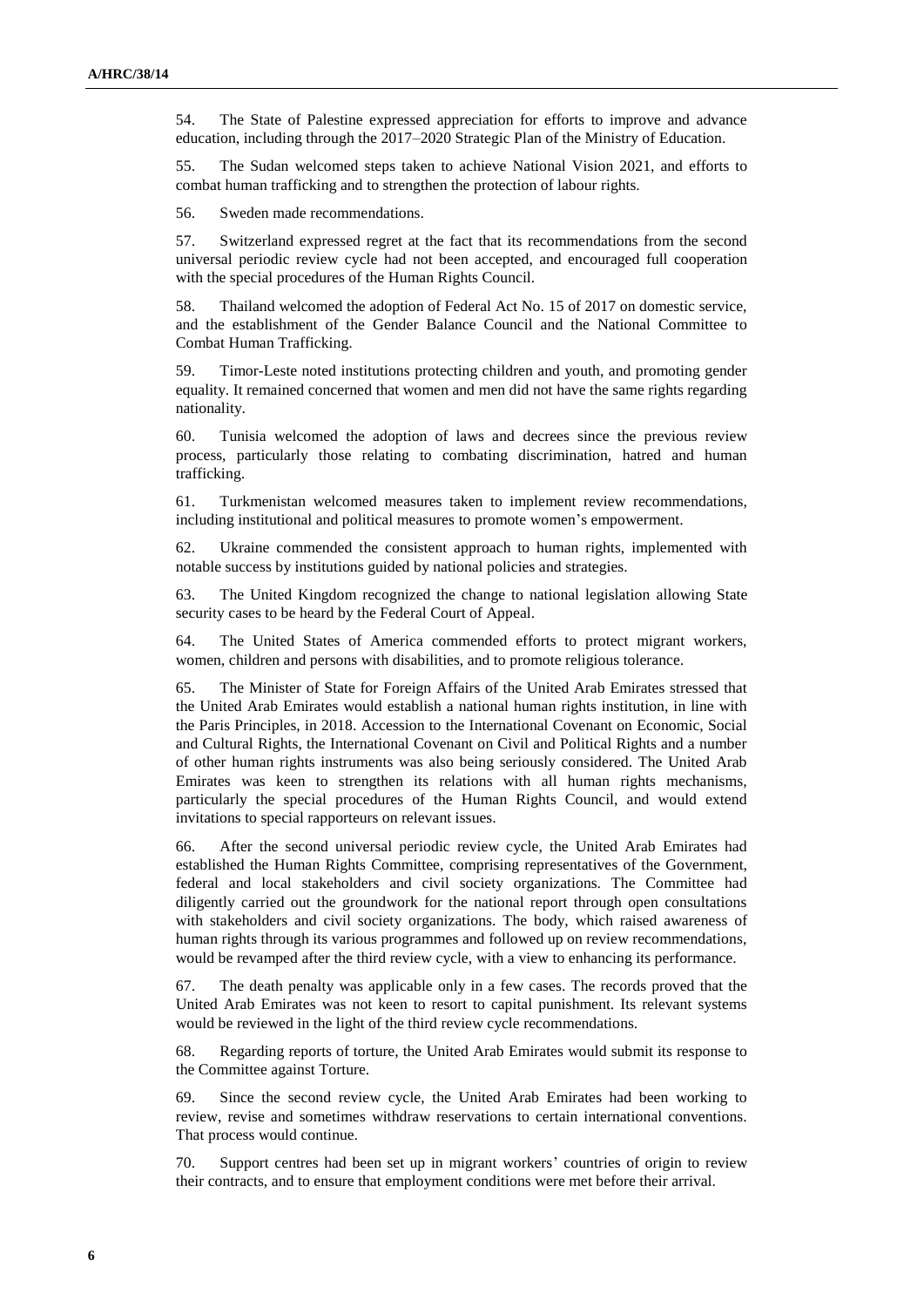71. In 2016, a standard contract had been introduced that reflected all the rights and obligations of the parties. There were requirements in place that the contract be issued in a language that was understood by the prospective worker and that the corresponding file would be submitted to the Ministry of Human Resources and Emiratization to ensure compliance.

72. Since 2016, employees with a standard, open-ended contract had been able to change employers after giving three months' notice. Employees with a fixed-term contract could change employers without giving prior notice.

73. Workers must be provided with accommodation and a salary. Employers were liable to a fine of 1,000 dirhams in cases where salary payments were delayed by two months. Workers had the right to recourse or remedy through the Ministry of Human Resources and Emiratization and, ultimately, through a tribunal.

74. The Supreme Council for Motherhood and Childhood oversaw the implementation of the strategies regarding childhood and children with disabilities. The goals of the National Strategy for Motherhood and Childhood included caring for mothers and children within a sustainable healthy environment, and strengthening an integrated and comprehensive child protection system. The main goal of the strategy for children with disabilities was to strengthen the mainstreaming of their rights into all policies and programmes, and to enhance their participation in an inclusive society.

75. Concerning human trafficking, the United Arab Emirates had tightened legislation and created a social support system to address cases and to rehabilitate victims. International cooperation was vital, given that the United Arab Emirates was an attractive economy and a transit country for persons from across the world.

76. The United Arab Emirates had set up institutions to protect women and children from domestic violence, and to immediately provide health, social, psychological and legal support to women in need. Victims were assisted in filing complaints and providing evidence for the prosecution of perpetrators.

77. Uruguay welcomed the establishment of the national Human Rights Committee, and the progress made regarding the rights of women and children and of persons with disabilities.

78. Uzbekistan acknowledged the comprehensive system comprising national strategies and plans on the promotion and respect of human rights, including National Vision 2021.

79. China highlighted the promotion of economic and social development, and the Strategic Plan of the National Committee to Combat Human Trafficking.

80. Viet Nam acknowledged the legislative steps taken to better protect the rights of migrant workers, including the adoption of Federal Act No. 15 of 2017 on domestic service.

81. Yemen noted the national strategies for the empowerment of women, motherhood, childhood and youth, and efforts to establish an independent human rights commission.

82. Afghanistan commended the adoption of Federal Law No. 2 (2015) on combating discrimination and hatred, and amendments to the provisions of Federal Anti-Human Trafficking Act No. 51 of 2006.

83. Algeria praised measures to protect the rights of contract workers, and efforts made in the field of education and of the dissemination of a human rights culture.

84. Angola welcomed the creation of the Strategic Plan of the National Committee to Combat Human Trafficking and of the National Strategy for the Empowerment and Advancement of Emirati Women.

85. Argentina welcomed the ratification of the Optional Protocol to the Convention on the Rights of the Child on the sale of children, child prostitution and child pornography.

86. Armenia encouraged the United Arab Emirates to raise awareness of human trafficking, and to continue protecting and promoting the rights of the child.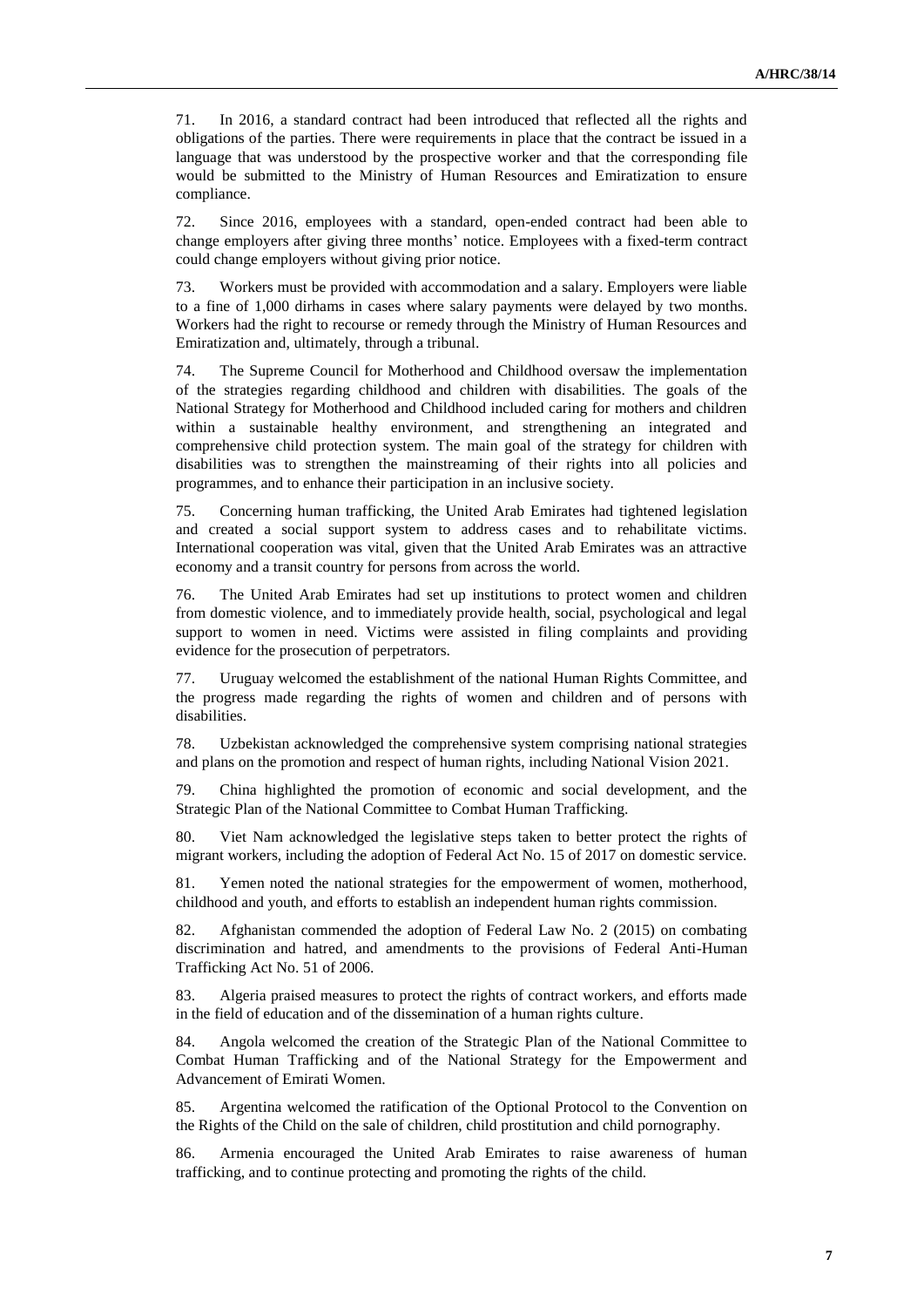87. Australia commended the measures to protect migrant workers and to promote gender equality and religious tolerance. It expressed concern that human rights defenders had been arrested without charge.

88. Austria expressed concern about the limitations placed on the freedom of expression and the persecution and arbitrary detention of persons who peacefully expressed dissent.

89. Azerbaijan noted the legislative changes and the establishment of national high-level institutions to protect and promote human rights on the ground.

90. Lebanon praised measures to strengthen the role of women, fight human trafficking and provide support on an annual basis to several OHCHR bodies.

91. Bangladesh welcomed the strengthening of protection for expatriate workers, including through a standard employment contract and the promotion of a wage protection system and of safer working conditions.

92. Belarus welcomed the changes in labour legislation, the approach to enhancing the rights of women and children, and the commitment to fighting human trafficking.

93. Belgium noted the need for further progress, particularly regarding workers' rights, the prevention of violence against women, and the situation of human rights defenders.

94. Benin welcomed the legislative and regulatory measures adopted to promote and protect human rights.

95. Bhutan noted the increased official development assistance contribution and the support extended to United Nations funds and activities.

96. Botswana encouraged the United Arab Emirates to step up efforts to implement the National Strategy for the Empowerment and Advancement of Emirati Women.

97. Brazil welcomed the achievements since the previous review cycle in areas such as women's empowerment, the rights of persons with disabilities and the fight against human trafficking.

98. Brunei Darussalam acknowledged the numerous steps taken to protect and empower vulnerable groups, and to ensure their active participation in society.

99. Burkina Faso invited the United Arab Emirates to provide the Gender Balance Council with the legal, human and financial resources necessary to fulfil its mandate.

100. Canada welcomed the steps taken to strengthen the Federal National Council, and encouraged the United Arab Emirates to expand the Council's role in future legislative reform efforts.

101. Chad encouraged the United Arab Emirates to strengthen cooperation on human rights between governmental institutions and civil society organizations.

102. Chile expressed concern at the fact that measures had not yet been adopted to guarantee the effective and prompt implementation of legislation protecting foreign workers.

103. The Bolivarian Republic of Venezuela commended the creation of the National Strategy for the Empowerment and Advancement of Emirati Women and of the Gender Balance Council.

104. Cuba recognized efforts to reduce the gender gap in the public and private sectors, and asked about the progress made by the Gender Balance Council.

105. Cyprus welcomed the ratification of the Optional Protocol to the Convention on the Rights of the Child on the sale of children, child prostitution and child pornography.

106. Czechia acknowledged the progress made in several human rights areas, and encouraged the United Arab Emirates to continue its efforts in that regard.

107. Denmark welcomed the introduction of a new law to protect domestic workers, however, it expressed concern at continuing discrimination against women and girls.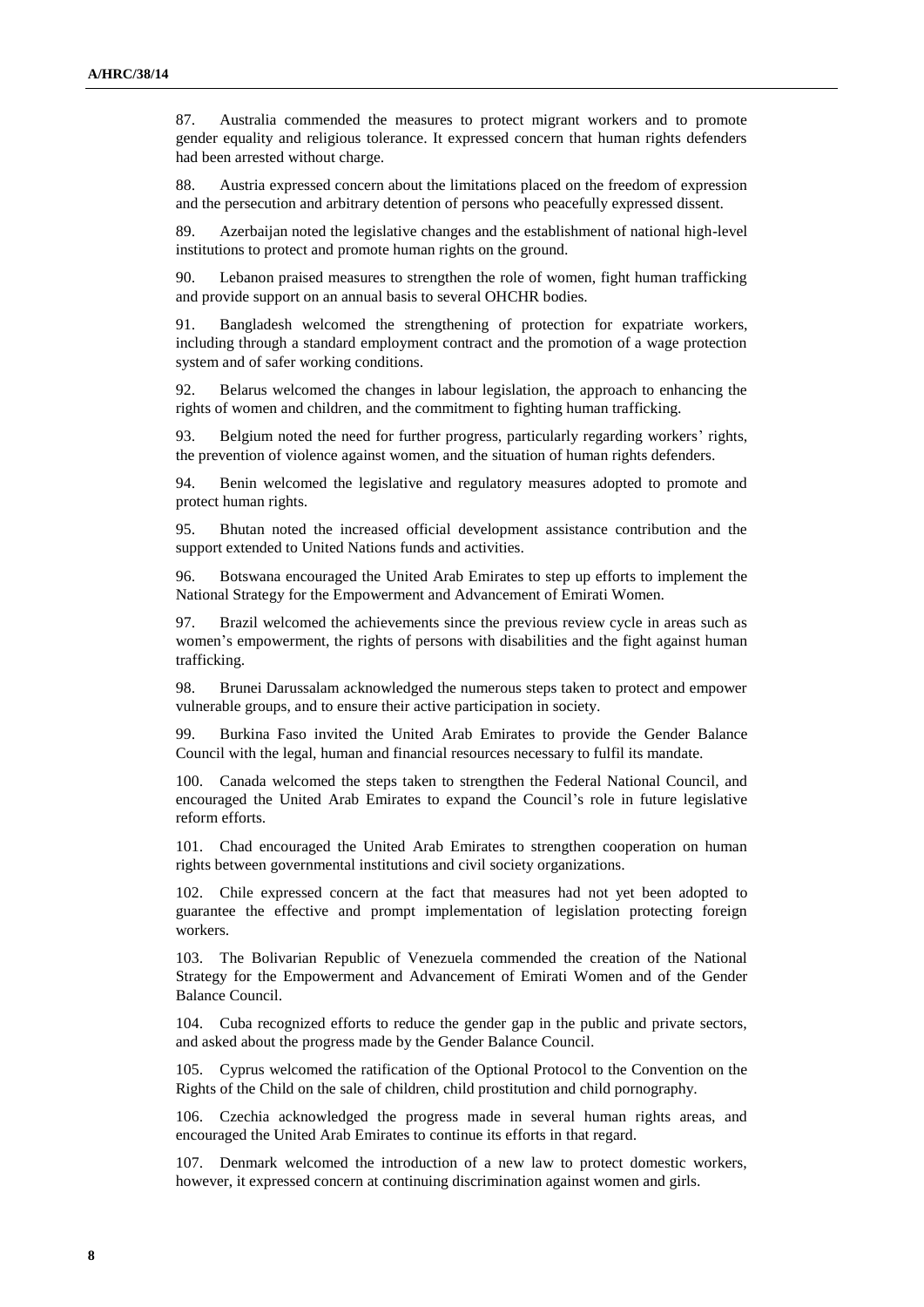108. Egypt praised the cooperation with United Nations human rights mechanisms, and the establishment of the Gender Balance Council and of the Supreme Council for Motherhood and Childhood.

109. Estonia encouraged the United Arab Emirates to enhance cooperation with the United Nations human rights mechanisms, including by accepting requests for visits from the special procedures of the Human Rights Council.

110. The head of the delegation of the United Arab Emirates stated that the domestic authorities did not arbitrarily arrest or detain anyone, and that all arrests were carried out in accordance with domestic legal procedures. Arrested persons were immediately informed of the charges against them, and communication between them and their family was ensured.

111. A member of the delegation of the United Arab Emirates stated that, under the Constitution, personal documents, including passports, could not be confiscated. In order to ensure the implementation of that provision, a circular to that effect had been issued by the relevant ministry. Labour and federal legislation on domestic workers expressly stated that passports could not be confiscated. In the event of confiscation, migrant workers had the right to make a complaint and to recover their passport.

112. Article 53 of the Penal Code, under which husbands had previously had the right to chastise their wives, had been repealed. The Personal Status Law prohibited any abuse by the husband of his wife or her family. In the event of any verbal or physical abuse, a wife could have recourse to the courts, and could request compensation or judicial intervention.

113. The National Policy for the Empowerment of Persons with Disabilities had been adopted in April 2017, complementing existing federal legislation protecting the rights of persons with disabilities. The term "persons with determination" had been employed in the text of the Policy, highlighting the capacity of persons with disabilities to overcome challenges. A consultative board for persons with determination had been set up, comprising institutions at the federal, provincial and local levels and individuals capable of finding solutions to their challenges.

114. The Gender Balance Council had focused on a number of issues, including reviewing legislation, particularly with regard to discrimination against women. The Council had made significant progress, especially regarding capacity-building for women, their access to the courts and the approval of literature designed to raise awareness of women's rights in the public and private sectors.

115. The head of the delegation of the United Arab Emirates said that tolerance was the key message that the United Arab Emirates was transmitting through its actions in a very difficult regional environment. Among other things, that message encompassed tolerance with regard to religion, ethnicity and race: such tolerance was taught in schools. There were currently around 84 non-Muslim places of worship in the country. One of the major areas of human rights work was the promotion of tolerance through both the Ministry of Tolerance and the National Tolerance Programme.

116. Finland encouraged the United Arab Emirates to engage with civil society in the follow-up of the recommendations, and to re-establish a moratorium on the death penalty.

117. France noted the progress made on children's rights, workers' rights and the place of women in society and their representation in positions of responsibility.

118. Gabon welcomed the "Wadeema" Act and efforts to combat human trafficking, discrimination and incitement to hatred.

119. Georgia commended the improvements in women's political and economic empowerment, and encouraged the United Arab Emirates to further strengthen policies promoting women's rights.

120. Germany commended the adoption of a law safeguarding the rights of children. It remained concerned by restrictions on the freedom of expression.

121. Ghana welcomed the adoption and amendment of several laws protecting human rights. It noted that a number of international human rights treaties had yet to be ratified.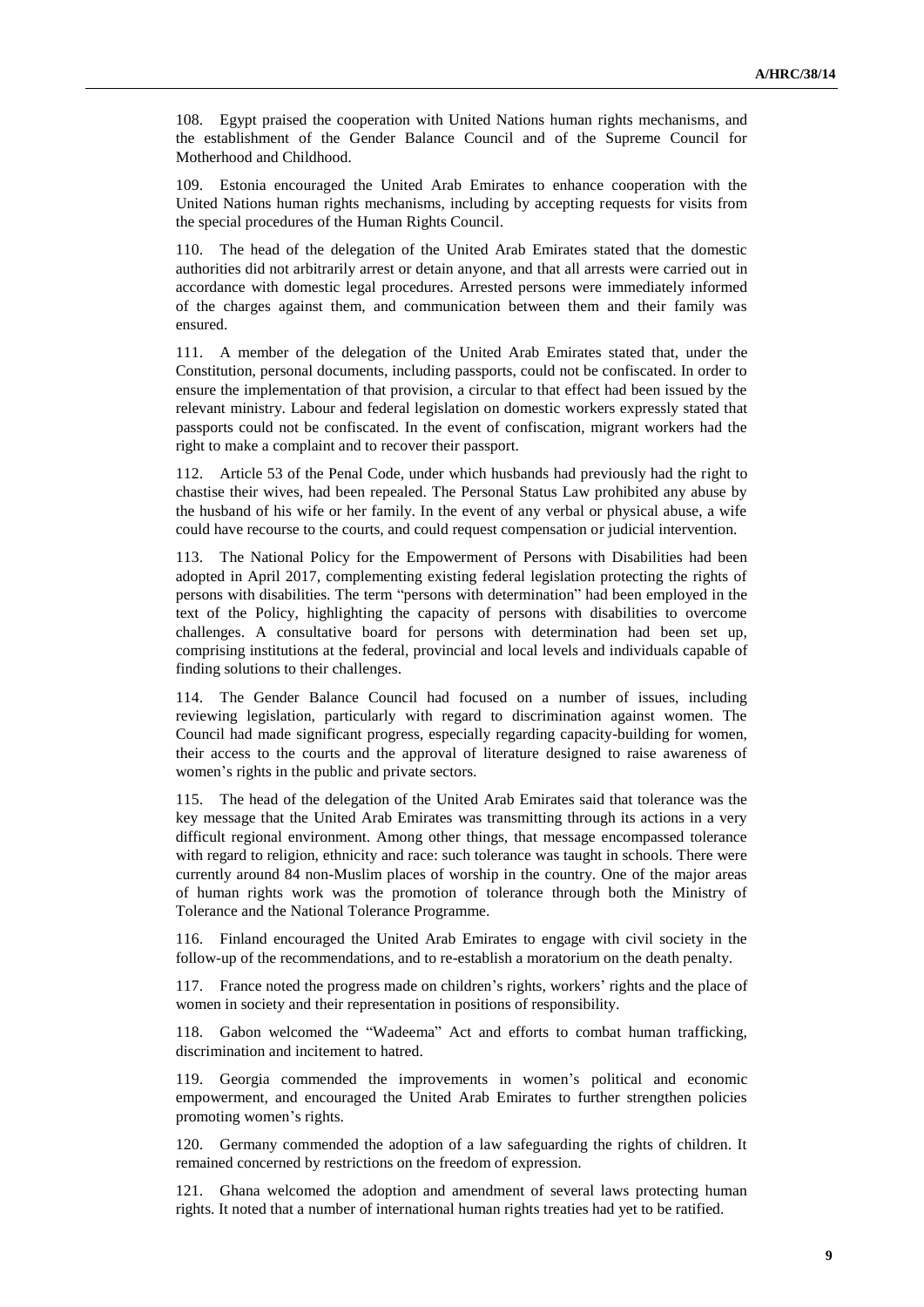122. Greece expressed appreciation for efforts to tackle human trafficking, and to promote women's empowerment and capacity-building through national programmes.

123. Honduras welcomed actions and measures to implement the recommendations received in previous review cycles.

124. Hungary encouraged continued efforts to ensure gender equality, including in the judicial system, and to address violence against children.

125. Iceland commended efforts to empower women, and noted improvements made regarding gender parity in ministerial positions and wage equality for similar work.

126. India commended initiatives to uphold the rights of contract and expatriate workers through a more transparent contract policy.

127. Indonesia welcomed the establishment of human rights units and complaint mechanisms, and efforts to combat human trafficking through the National Committee to Combat Human Trafficking and its Strategic Plan.

128. Iraq commended developments at the normative and institutional levels, and the adoption of national plans and strategies to improve the human rights situation.

129. Ireland welcomed the creation of the national Human Rights Committee, and urged the United Arab Emirates to establish a national human rights institution, in accordance with the Paris Principles.

130. Italy welcomed efforts to combat human trafficking.

131. Japan acknowledged the adoption of the National Tolerance Programme in 2016 as a sign of commitment to protecting the values of tolerance and multiculturalism.

132. Jordan praised cooperation with various stakeholders, including civil society organizations, in preparing the national report.

133. Kenya commended progress made in implementing human rights and the support provided to the United Nations human rights mechanisms.

134. Kuwait appreciated the efforts to prepare the national report, and to promote human rights at the national and international levels.

135. Latvia made recommendations.

136. Bulgaria highlighted the voluntary pledges regarding the establishment of an independent national human rights commission, in accordance with the Paris Principles.

137. Sri Lanka welcomed measures promoting women's rights, and the efforts to combat human trafficking and to improve migrant workers' conditions.

138. Pakistan noted with appreciation the establishment of a committee to respond to communications regarding human rights.

139. The head of the delegation of the United Arab Emirates thanked all the delegations present for their contributions and stated that the recommendations would be a guiding light for the next four years in improving the human rights record of the United Arab Emirates. He reiterated that the United Arab Emirates had repealed article 53 of the Penal Code and had ratified the Optional Protocol to the Convention on the Rights of the Child on the sale of children, child prostitution and child pornography.

140. A member of the delegation said that legislation had been adopted enabling women to pass on Emirati nationality to their children. Over the past four years, the Ministry of the Interior had held 3,500 human rights training sessions for law enforcement officials.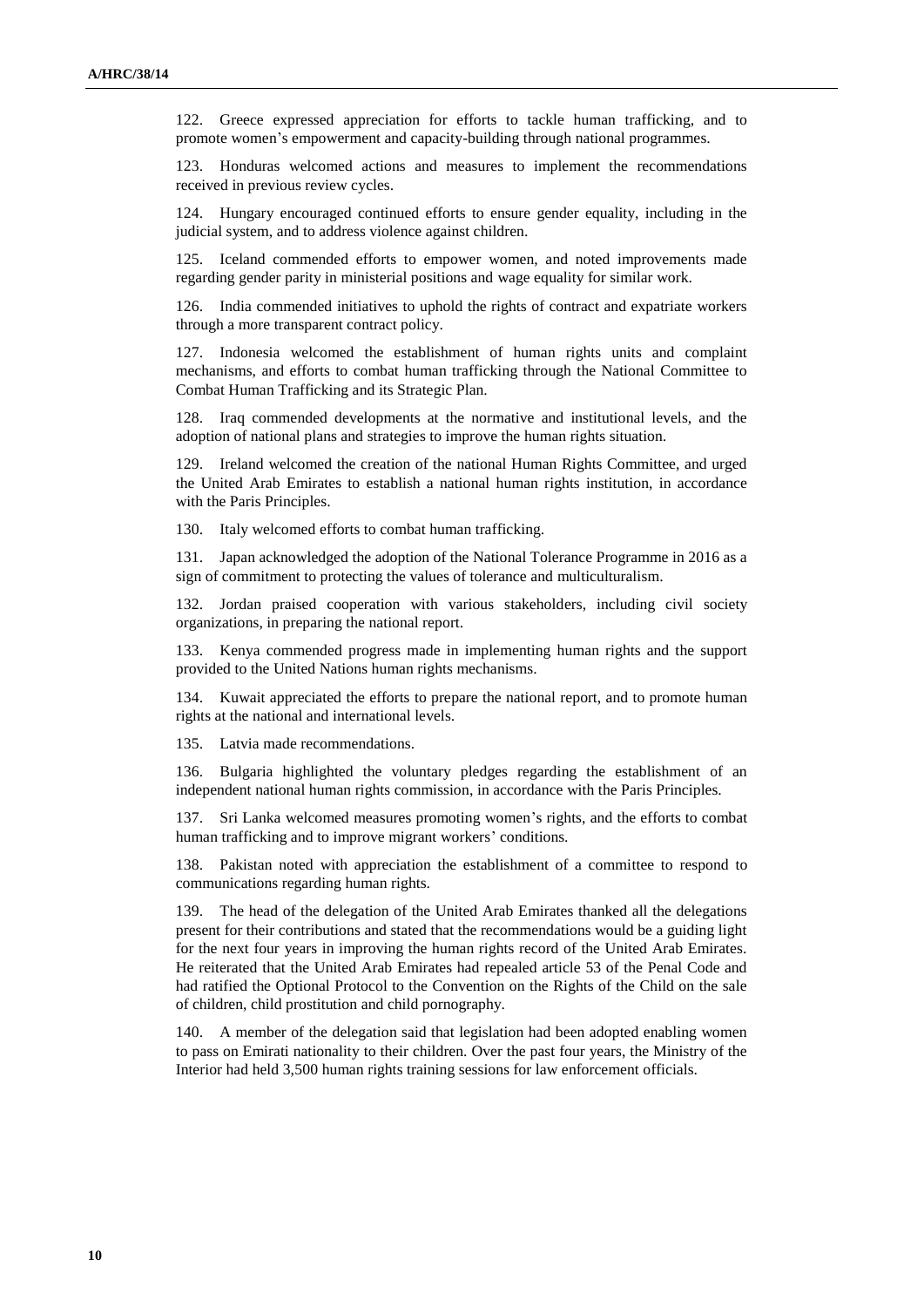### **II. Conclusions and/or recommendations**

141. **The following recommendations will be examined by the United Arab Emirates, which will provide responses in due time, but no later than the thirty-eighth session of the Human Rights Council:**

141.1 **Sign and ratify the International Covenant on Civil and Political Rights, the International Covenant on Economic, Social and Cultural Rights and other core international human rights conventions (Italy);**

141.2 **Accelerate steps to ratify core international human rights treaties, including the International Covenant on Civil and Political Rights and the International Covenant on Economic, Social and Cultural Rights (Republic of Korea);**

141.3 **Consider the possibility of acceding to the International Covenant on Civil and Political Rights and the International Covenant on Economic, Social and Cultural Rights (Slovenia);**

141.4 **Continue work on accession to the key international human rights instruments, including the two core treaties, the International Covenant on Civil and Political Rights and the International Covenant on Economic, Social and Cultural Rights (Ukraine);**

141.5 **Ratify the International Covenant on Civil and Political Rights and the International Covenant on Economic, Social and Cultural Rights, in order to strengthen protection of the human rights of foreigners residing in the United Arab Emirates (Japan);**

141.6 **Ratify the International Covenant on Economic, Social and Cultural Rights (Armenia) (Benin) (France); Accede to the International Covenant on Economic, Social and Cultural Rights (Australia);**

141.7 **Consider ratifying the International Covenant on Economic, Social and Cultural Rights (Uruguay); Consider the ratification of the International Covenant on Economic, Social and Cultural Rights (Peru);**

141.8 **Ratify the International Covenant on Civil and Political Rights (Armenia) (Benin) (France) (Portugal); Accede to the International Covenant on Civil and Political Rights (Australia);**

141.9 **Consider ratifying the International Covenant on Civil and Political Rights (Ghana) (Uruguay); Consider the ratification of the International Covenant on Civil and Political Rights (Peru); Consider acceding to the International Covenant on Civil and Political Rights (Republic of Moldova);**

141.10 **Strengthen the constitutional right to freedom of expression by becoming a State party to the International Covenant on Civil and Political Rights (Germany);**

141.11 **Accede to the Optional Protocol to the International Covenant on Civil and Political Rights (Australia);**

141.12 **Consider ratifying the Optional Protocol to the International Covenant on Civil and Political Rights (Ghana); Consider acceding to the Optional Protocol to the International Covenant on Civil and Political Rights (Republic of Moldova);**

141.13 **Ratify the Second Optional Protocol to the International Covenant on Civil and Political Rights, aiming at the abolition of the death penalty (Chile) (Iceland) (Liechtenstein); Accede to the Second Optional Protocol to the International Covenant on Civil and Political Rights, aiming at the abolition of the death penalty (Australia);**

141.14 **Consider ratifying the Second Optional Protocol to the International Covenant on Civil and Political Rights, aiming at the abolition of the death**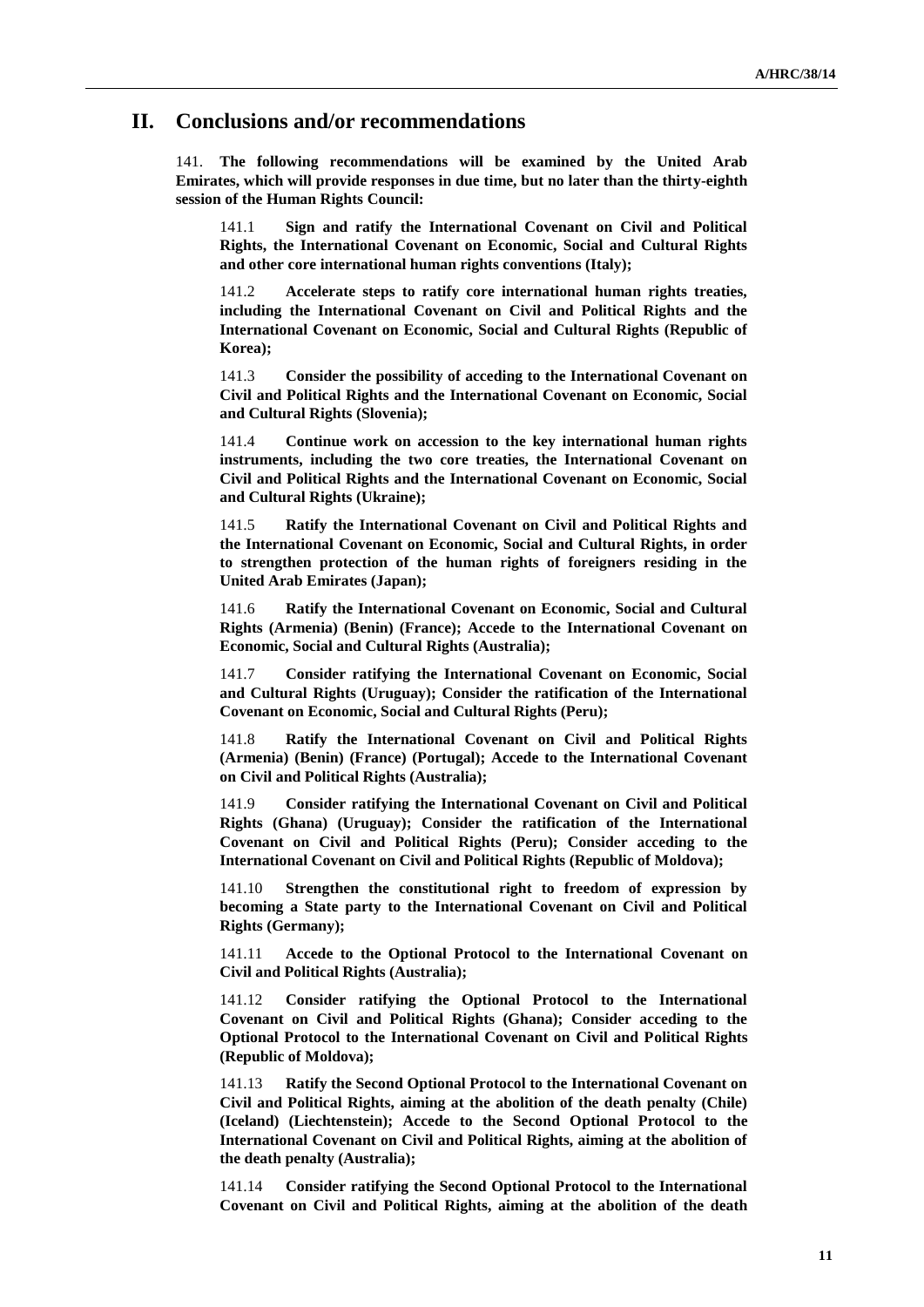**penalty (Ghana); Consider acceding to the Second Optional Protocol to the International Covenant on Civil and Political Rights, aiming at the abolition of the death penalty (Republic of Moldova);**

141.15 **Establish an official moratorium on executions, and ratify the International Covenant on Civil and Political Rights and its Second Optional Protocol, aiming at the abolition of the death penalty (Slovakia);**

141.16 **Ratify and accede to the International Covenant on Civil and Political Rights, the International Covenant on Economic, Social and Cultural Rights, the International Convention on the Protection of the Rights of All Migrant Workers and Members of Their Families and the International Convention for the Protection of All Persons from Enforced Disappearance (Sierra Leone);**

141.17 **Ratify the International Covenant on Civil and Political Rights, the International Covenant on Economic, Social and Cultural Rights and the Optional Protocol to the Convention against Torture and Other Cruel, Inhuman or Degrading Treatment or Punishment, and enhance cooperation with United Nations human rights mechanisms (Austria);**

141.18 **Become a State party to the International Covenant on Civil and Political Rights, the International Covenant on Economic, Social and Cultural Rights, the International Convention for the Protection of All Persons from Enforced Disappearance and the Optional Protocol to the Convention against Torture and Other Cruel, Inhuman or Degrading Treatment or Punishment. Allow, without delay, visits of the representatives of the special procedures of the Human Rights Council, and issue a standing invitation to the thematic special procedures of the Human Rights Council (Czechia);**

141.19 **Ratify the Optional Protocol to the Convention on the Rights of the Child on the sale of children, child prostitution and child pornography (Liechtenstein);**

141.20 **Ratify the Optional Protocol to the Convention on the Rights of the Child on the involvement of children in armed conflict (France) (Liechtenstein) (Paraguay);**

141.21 **Ratify the Optional Protocol to the Convention on the Rights of the Child on a communications procedure (Liechtenstein) (Paraguay);**

141.22 **Take further steps, and provide the necessary resources, to ensure the effective implementation of the Convention on the Rights of the Child, including the ratification of the two remaining Optional Protocols to the Convention on the Rights of the Child (Slovakia);**

141.23 **Ratify the Optional Protocol to the Convention against Torture and Other Cruel, Inhuman or Degrading Treatment or Punishment (Denmark) (Portugal);**

141.24 **Ensure the impartial investigation of all allegations of torture, and move towards ratifying the Optional Protocol to the Convention against Torture and Other Cruel, Inhuman or Degrading Treatment or Punishment (Finland);**

141.25 **Ratify the International Convention on the Protection of the Rights of All Migrant Workers and Members of Their Families (Bangladesh) (Ghana);**

141.26 **Consider ratifying the International Convention on the Protection of the Rights of All Migrant Workers and Members of Their Families (Burkina Faso);**

141.27 **Consider ratifying the International Convention on the Protection of the Rights of All Migrant Workers and Members of Their Families, together with other relevant laws (Philippines);**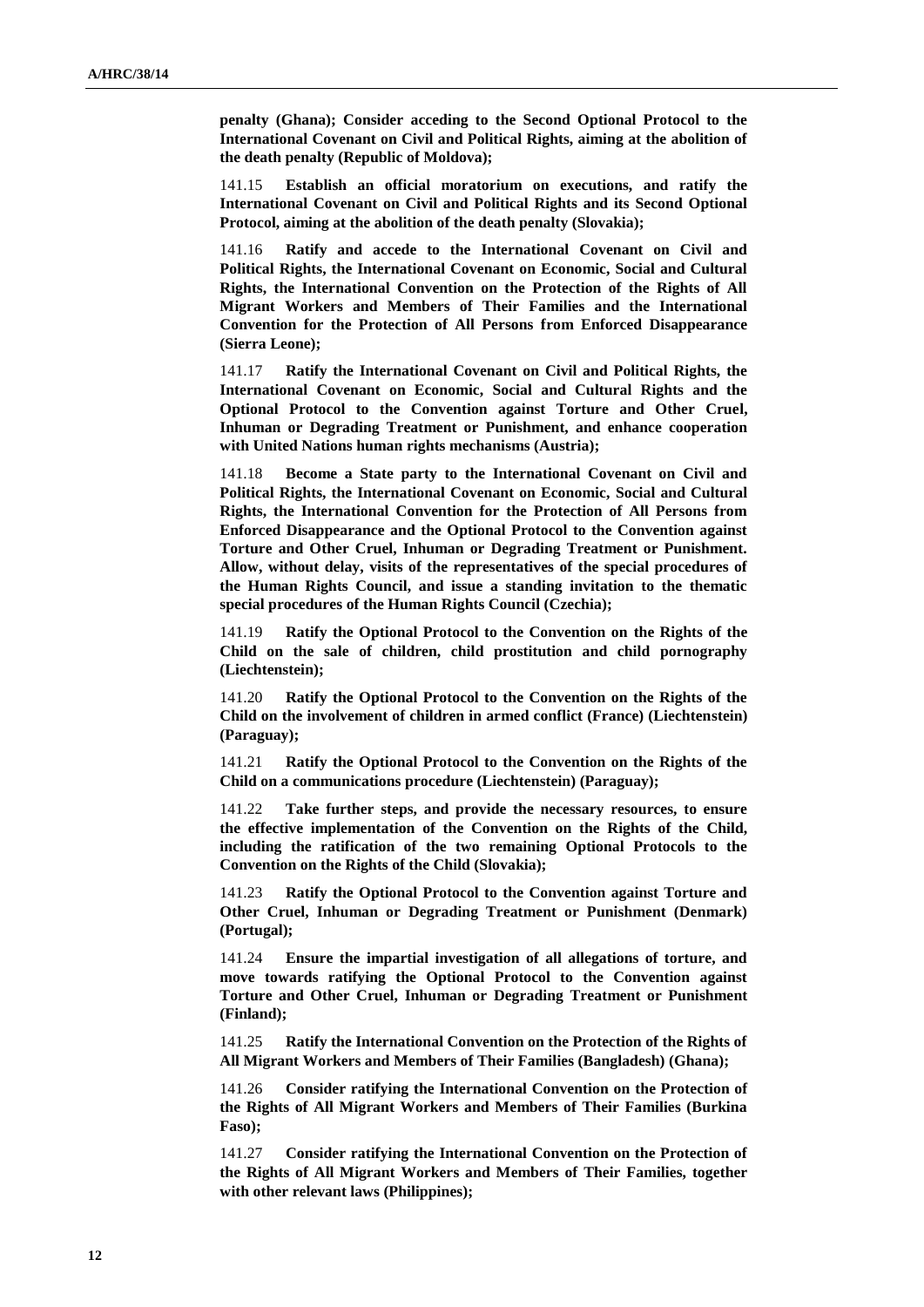141.28 **Ratify those international human rights instruments to which it is not yet a party, in particular, the International Convention on the Protection of the Rights of All Migrant Workers and Members of Their Families and the International Convention for the Protection of All Persons from Enforced Disappearance, and consider withdrawing its reservations to articles 2 (f), 9, 15 (2), 16 and 29 (1) of the Convention on the Elimination of All Forms of Discrimination against Women (Honduras);**

141.29 **Ratify the International Convention on the Protection of the Rights of All Migrant Workers and Members of Their Families and the International Labour Organization Domestic Workers Convention, 2011 (No. 189), and consider placing the human rights of trafficked persons at the centre of any anti-trafficking policies and measures that the country adopts (Afghanistan);**

141.30 **Ratify the International Convention for the Protection of All Persons from Enforced Disappearance (France) (Portugal);**

141.31 **Consider ratifying the International Convention for the Protection of All Persons from Enforced Disappearance (Greece);**

141.32 **Sign and ratify the International Convention for the Protection of All Persons from Enforced Disappearance, and incorporate that offence into its national legislation (Argentina);**

141.33 **Ratify the Rome Statute of the International Criminal Court (Portugal);**

141.34 **Ratify the Rome Statute, including the provisions on the crime of aggression (Liechtenstein);**

141.35 **Ratify the Rome Statute of the International Criminal Court, and fully align its legislation with all the obligations under the Rome Statute (Latvia);**

141.36 **Ratify the International Labour Organization Domestic Workers Convention, 2011 (No. 189) (Paraguay);**

141.37 **Consider ratifying the International Labour Organization Domestic Workers Convention, 2011 (No. 189) (Burkina Faso);**

141.38 **Ratify International Labour Organization Domestic Workers Convention, 2011 (No. 189) and adapt its national legislation in accordance with this instrument (Chile);**

141.39 **Accede to and implement the 1954 Convention relating to the Status of Stateless Persons and the 1961 Convention on the Reduction of Statelessness (Kenya);**

141.40 **Accede to and fully implement the 1954 Convention relating to the Status of Stateless Persons and the 1961 Convention on the Reduction of Statelessness (Slovakia);**

141.41 **Continue to take effective measures to further promote and protect human rights in the country, including through accession to international conventions and covenants in this sphere (Uzbekistan);**

141.42 **Withdraw its reservations to the Convention on the Elimination of All Forms of Discrimination against Women (Latvia);**

141.43 **Withdraw its reservations to articles 2, 15 and 16 of the Convention on the Elimination of All Forms of Discrimination against Women (Finland);**

141.44 **Consider withdrawing its reservations to the Convention on the Elimination of All Forms of Discrimination against Women, and harmonize national legislation with the obligations under the Convention (Mongolia);**

141.45 **Withdraw its reservations to the Convention on the Elimination of All Forms of Discrimination against Women, and introduce amendments to its**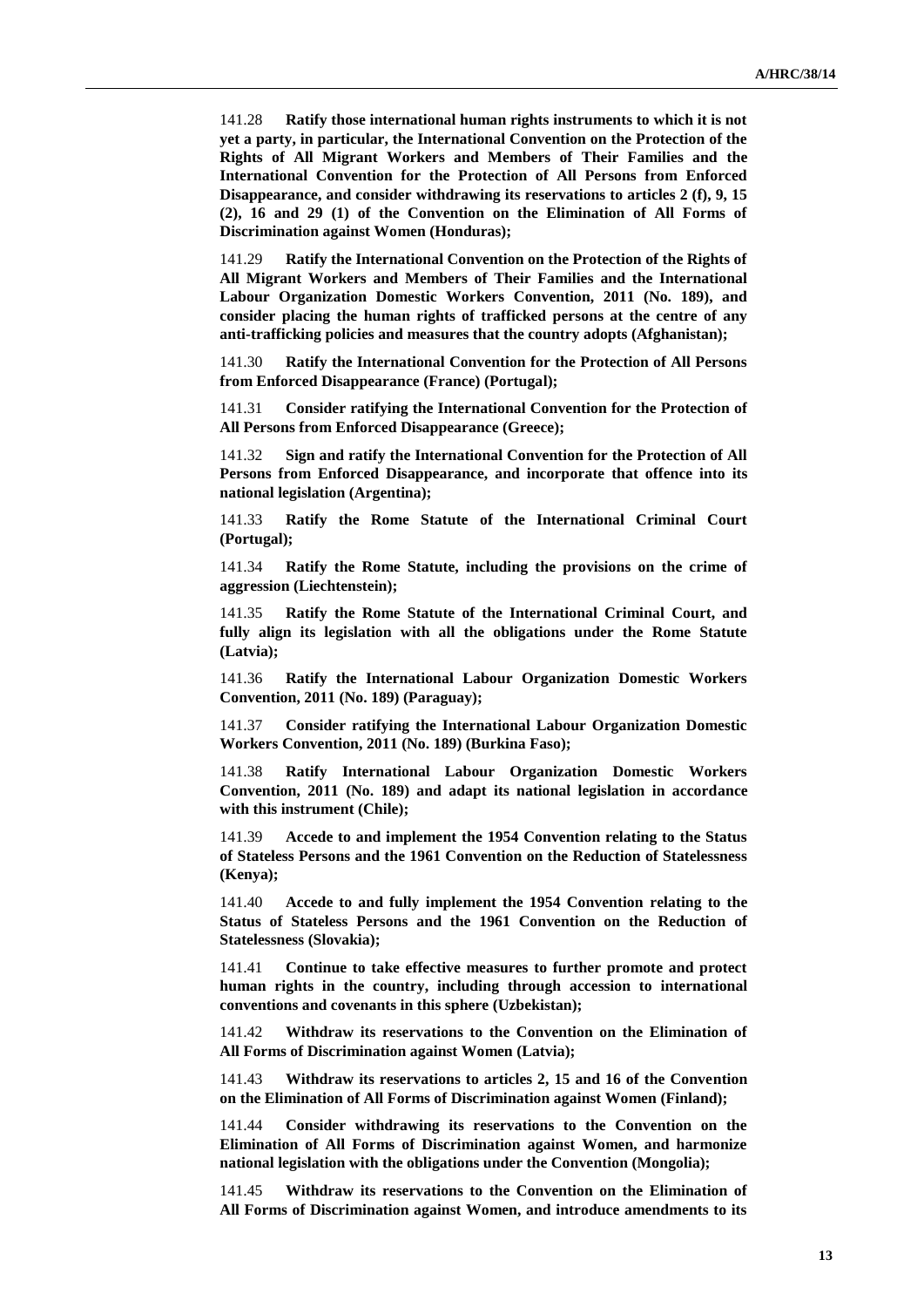**national family law to ensure the equal status and rights of women in all matters (Canada);**

141.46 **Withdraw the reservations to article 16 of the Convention on the Elimination of All Forms of Discrimination against Women, and introduce legislative reforms that provide equal rights to women in the fields of marriage, divorce, property relations, custody of children and inheritance (Uruguay);**

141.47 **Adopt and implement equal nationality rights to guarantee, in particular, women's rights and gender equality, including by lifting reservations to the Convention on the Elimination of All Forms of Discrimination against Women (Kenya);**

141.48 **Further strengthen its cooperation with United Nations human rights mechanisms (Pakistan);**

141.49 **Adopt an open, merit-based process when selecting national candidates for United Nations treaty body elections (United Kingdom of Great Britain and Northern Ireland);**

141.50 **Continue to strengthen the State's cooperation with treaty bodies, including the submission of periodic reports in the framework of international human rights treaties (Saudi Arabia);**

141.51 **Submit its report to the Committee against Torture and engage in a dialogue with it (Switzerland);**

141.52 **Issue a standing invitation to the special procedures of the Human Rights Council (Portugal);**

141.53 **Extend a standing invitation to the special procedures of the Human Rights Council (Kenya);**

141.54 **Issue a standing invitation to the special procedures of the Human Rights Council, and accept a visit by the Special Rapporteur on the situation of human rights defenders (Sweden);**

141.55 **Enhance cooperation with the United Nations human rights mechanisms, and extend a standing invitation to all special procedures of the Human Rights Council (Cyprus);**

141.56 **Respond positively to the pending visit requests by the special procedure mandate holders, and consider extending a standing invitation to all special procedure mandate holders (Latvia);**

141.57 **Fully cooperate with the special procedures of the Human Rights Council, and accept the pending requests to carry out country visits, including from the Special Rapporteur on the situation of human rights defenders (Netherlands);**

141.58 **Cooperate with United Nations human rights mechanisms, including by responding positively to visit requests from special procedure mandate holders (Germany);**

141.59 **Continue its efforts to promote and protect the lives of its people, particularly children, and share best practices in youth empowerment (Brunei Darussalam);**

141.60 **Adopt a national family policy (Oman);**

141.61 **Continue to work on building national capacity in the field of human rights, in accordance with international standards (Oman);**

141.62 **Establish a relevant monitoring mechanism to enhance the effectiveness of the implementation of the National Tolerance Programme (Russian Federation);**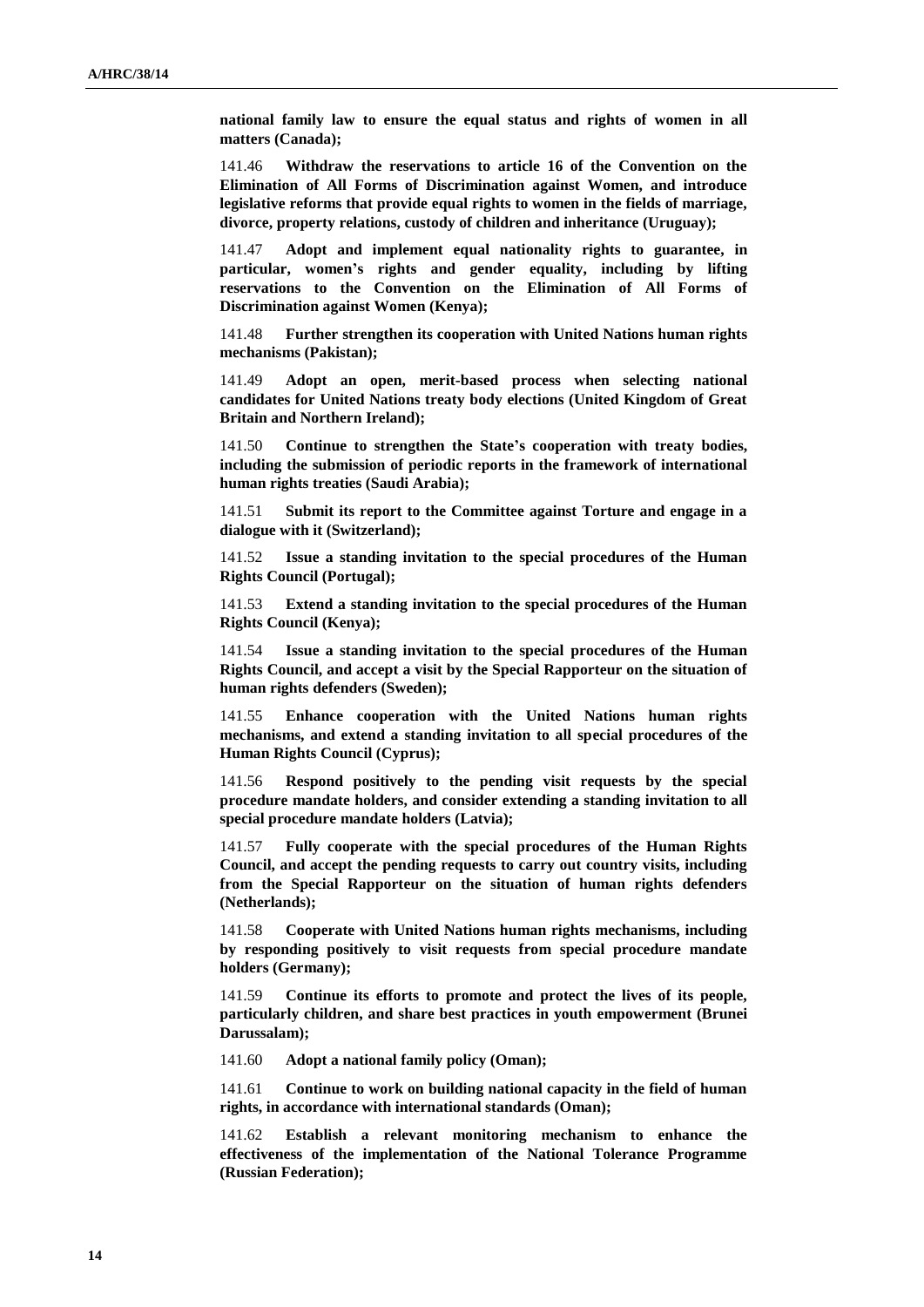141.63 **Continue its efforts to promote and protect human rights, in line with its national priorities and international obligations (Pakistan);**

141.64 **Promote the role of national human rights mechanisms and institutions in the protection of human rights (Bahrain);**

141.65 **Accelerate the process of setting up a national human rights institution, in the light of the Paris Principles (Mozambique);**

141.66 **Establish a national human rights institution, in accordance with the Paris Principles (Ghana) (Greece) (Nepal) (Republic of Korea) (Timor-Leste); Establish a national human rights institution, in line with the Paris Principles (Sierra Leone);**

141.67 **Consider establishing a national human rights institution (India);**

141.68 **Establish a national human rights institution, in line with the Paris Principles, and ensure its effective functioning (Republic of Moldova);**

141.69 **Take measures to establish a national human rights institution, in accordance with the Paris Principles (Botswana);**

141.70 **Promote the establishment of a national human rights institution, in line with the Paris Principles (Mexico);**

141.71 **Create a national human rights institution, in line with the Paris Principles, and establish an Ombudsman's Office (France);**

141.72 **Accelerate efforts to establish a national human rights institution, in compliance with the Paris Principles (Georgia);**

141.73 **Establish a national human rights institution, in accordance with the Paris Principles, to monitor and examine allegations of human rights violations (Kenya);**

141.74 **Take the necessary measures for the establishment of a national human rights institution, including considering cooperation with countries in the region that have already established a national human rights institution (Indonesia);**

141.75 **Establish an independent national human rights institution, in accordance with the Paris Principles (Mongolia); Establish an independent national human rights institution, in line with the Paris Principles (Uruguay);**

141.76 **Ensure the swift establishment of an independent national human rights institution, in line with the Paris Principles (Germany);**

141.77 **Finalize the draft act on the establishment of the independent national human rights commission and make it functional (Senegal);**

141.78 **Clarify the mandate and scope of the independent national human rights commission (Egypt);**

141.79 **Accelerate the process of adopting the draft act on the establishment of the independent national human rights commission, in line with the Paris Principles, and the draft federal act on domestic violence (Gabon);**

141.80 **Work towards strengthening and developing the specialized national mechanisms in the field of human rights, especially the completion of the legal procedures related to the establishment of the independent national human rights commission, in accordance with the Paris Principles (Tunisia);**

141.81 **Keep the State's voluntary pledges and commitments, including on the establishment of a national human rights institution, in line with the Paris Principles (Ukraine);**

141.82 **Establish a national human rights institution, in line with the Paris Principles, and strengthen, by clarifying its mandate, the national institution for the future of women, in line with the Beijing Principles (Honduras);**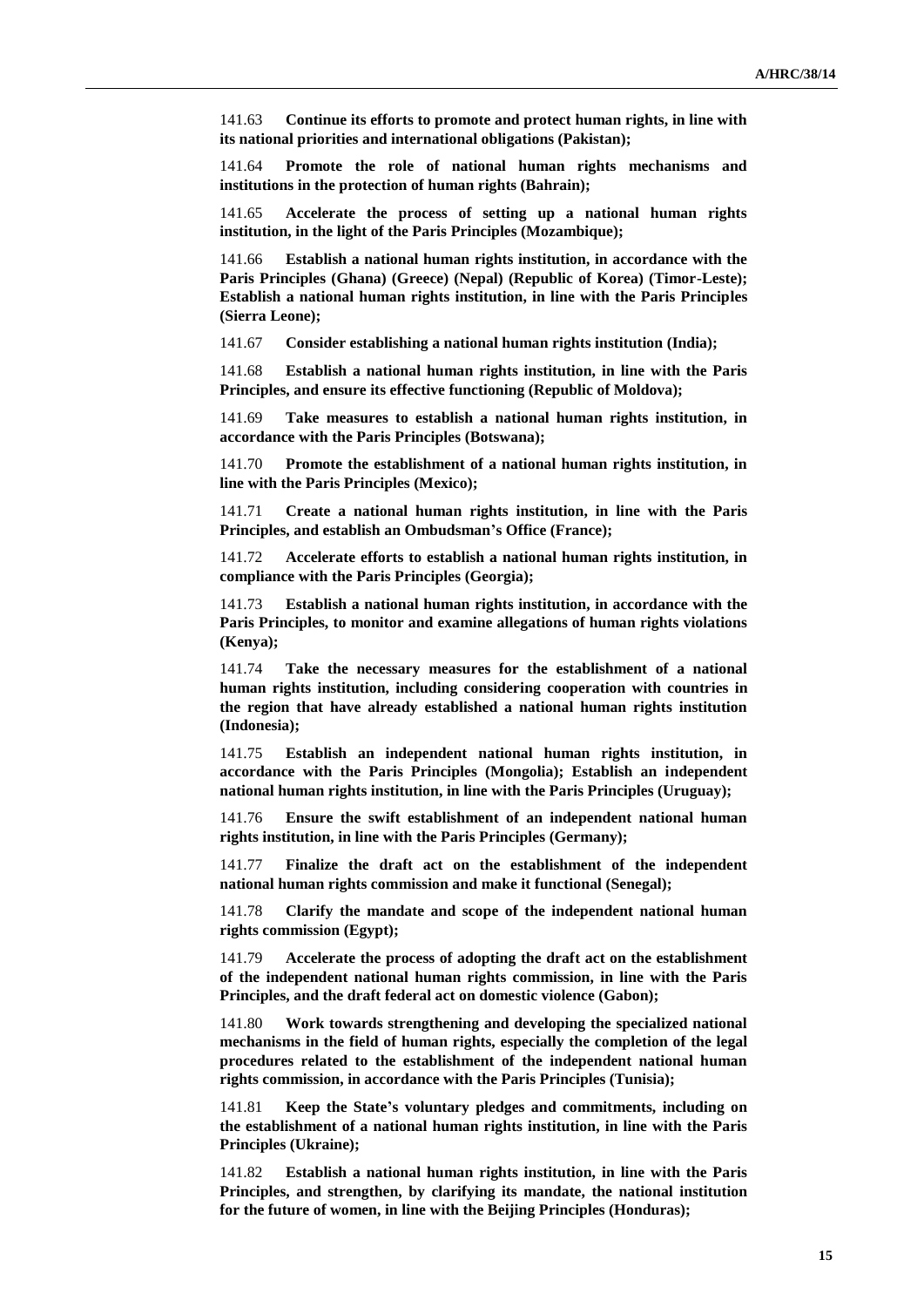141.83 **Develop initiatives in the area of promotion and protection of human rights for the enforcement of the law within the framework of the national human rights action plan (Saudi Arabia);**

141.84 **Continue its efforts to develop a national plan for protecting and promoting human rights (Maldives);**

141.85 **Continue promoting the rights of vulnerable groups through national strategies that have already been defined (Senegal);**

141.86 **Strengthen efforts to promote education and training on human rights (Georgia) (Greece); Strengthen its efforts to promote education and training on human rights (Timor-Leste);**

141.87 **Activate the role of civil society organizations in raising awareness and increasing education in the field of human rights (Bahrain);**

141.88 **Support civil society organizations and institutions to enable them to play their full role in the promotion and protection of human rights (Chad);**

141.89 **Strengthen state programmes aimed at promoting tolerance of and respect for cultural diversity, and at combating discrimination, hatred and extremism (Belarus);**

141.90 **Adopt a comprehensive political and legislative framework for the prevention of, and the fight against, discrimination in all its forms (Honduras);**

141.91 **Take further steps to ensure submission of complaints on an equal footing, and without discrimination for any reason, on all matters that constitute a violation of human rights (Jordan);**

141.92 **Take policy measures to promote tolerance and non-discrimination on the grounds of sexual orientation (Iceland);**

141.93 **Take appropriate steps to protect lesbian, gay, bisexual and transgender persons, and ensure that protection is provided to victims of sexual assault, and that perpetrators are identified, prosecuted and held accountable (United States of America);**

141.94 **Continue to promote sustainable, economic and social development, in order to lay a solid foundation for the enjoyment of all human rights by its people (China);**

141.95 **Protect biodiversity and stop disastrous environmental impacts, such as threats to the security of migrant birds, the destruction of live coral cover, the change of natural water flow and the destruction of natural seabed when constructing man-made islands in the United Arab Emirates (Kenya);**

141.96 **Consider abolishing the death penalty (Mozambique);**

141.97 **Abolish the death penalty for all crimes, and commute all existing death sentences (Austria);**

141.98 **Give due consideration to the legal abolition of the death penalty, and to the commutation of all death sentences to terms of imprisonment (Liechtenstein);**

141.99 **Establish a moratorium on the death penalty, as a first step towards its full abolition (Portugal);**

141.100 **Establish a moratorium on the death penalty, as the first step towards its abolition (Slovenia);**

141.101 **Establish a moratorium on the death penalty, as a step towards the complete abolition of this practice (Australia);**

141.102 **Reinstate a moratorium on the use of the death penalty, with a view to abolishing the practice (Belgium);**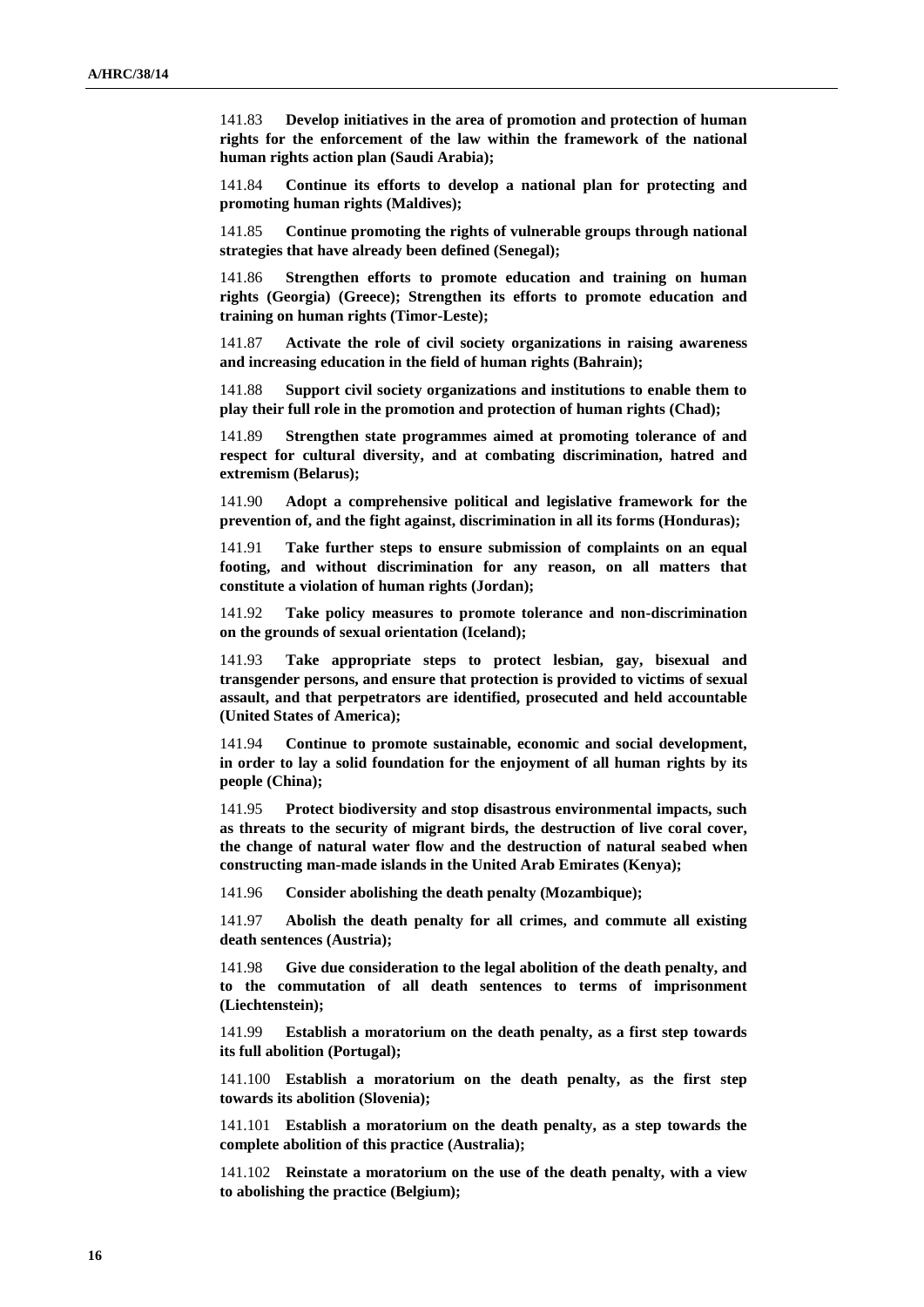141.103 **Ensure a moratorium on executions, and consider the complete abolition of the death penalty (France);**

141.104 **Give effect to a moratorium on executions, with the aim of abolishing the death penalty (Ireland);**

141.105 **Consider the adoption of a de jure moratorium on executions, with a view to abolishing the death penalty (Italy);**

141.106 **Further consider establishing a moratorium on the use of the death penalty (Montenegro);**

141.107 **Commute all death sentences in respect of drug offences and other non-lethal crimes, and amend legislation such that the death penalty is only available in respect of the "most serious crimes" and compliant with international minimal standards (United Kingdom of Great Britain and Northern Ireland);**

141.108 **Establish a moratorium on the use of the death penalty, with a view to its abolition, and commute death sentences handed down for non-violent crimes, which should not be considered as being the most serious, such as drug trafficking or those relating to freedom of expression, opinion and association (Mexico);**

141.109 **Stop and investigate all acts of torture and cruel treatment, and prosecute those responsible for its order and perpetration (Qatar);**

141.110 **Prohibit the practice of secret detention, and institute safeguards against torture and other ill-treatment (Italy);**

141.111 **Create a comprehensive national strategy to systematically prevent and eliminate torture and other cruel, inhuman or degrading treatment. Eliminate practices of arbitrary detention and incommunicado detention. Ensure accountability of security staff for any acts of torture (Czechia);**

141.112 **Protect freedom of expression and freedom of association (France);**

141.113 **Take further steps to ensure freedom of expression by strengthening the knowledge and capacity of the State apparatus (Indonesia);**

141.114 **Continue to develop legislation and practices in the media sector, in order to promote the right to freedom of expression (Iraq);**

141.115 **Review the legal framework and amendments preventing freedom of expression (Norway);**

141.116 **Take concrete measures to ensure the right to freedom of expression, and review legislation preventing the exercise of the right to freedom of expression (Slovenia);**

141.117 **Continue to take steps to uphold freedom of expression by reviewing restrictive articles within its domestic legal framework, ensuring that legislation is fully aligned with article 19 of the International Covenant on Civil and Political Rights (Netherlands);**

141.118 **Reform the 1980 law on publications and publishing, and all other related laws, to take into account the evolution of freedom of opinion and expression (Qatar);**

141.119 **Continue to work to amend the Publications and Publishing Act, thus contributing to enhancing freedom of expression, in conformity with the relevant international human rights standards (Lebanon);**

141.120 **Uphold freedom of expression in traditional and online media by removing from relevant laws the restrictions on expressions critical of State officials and institutions and the related administrative and judicial penalties (Canada);**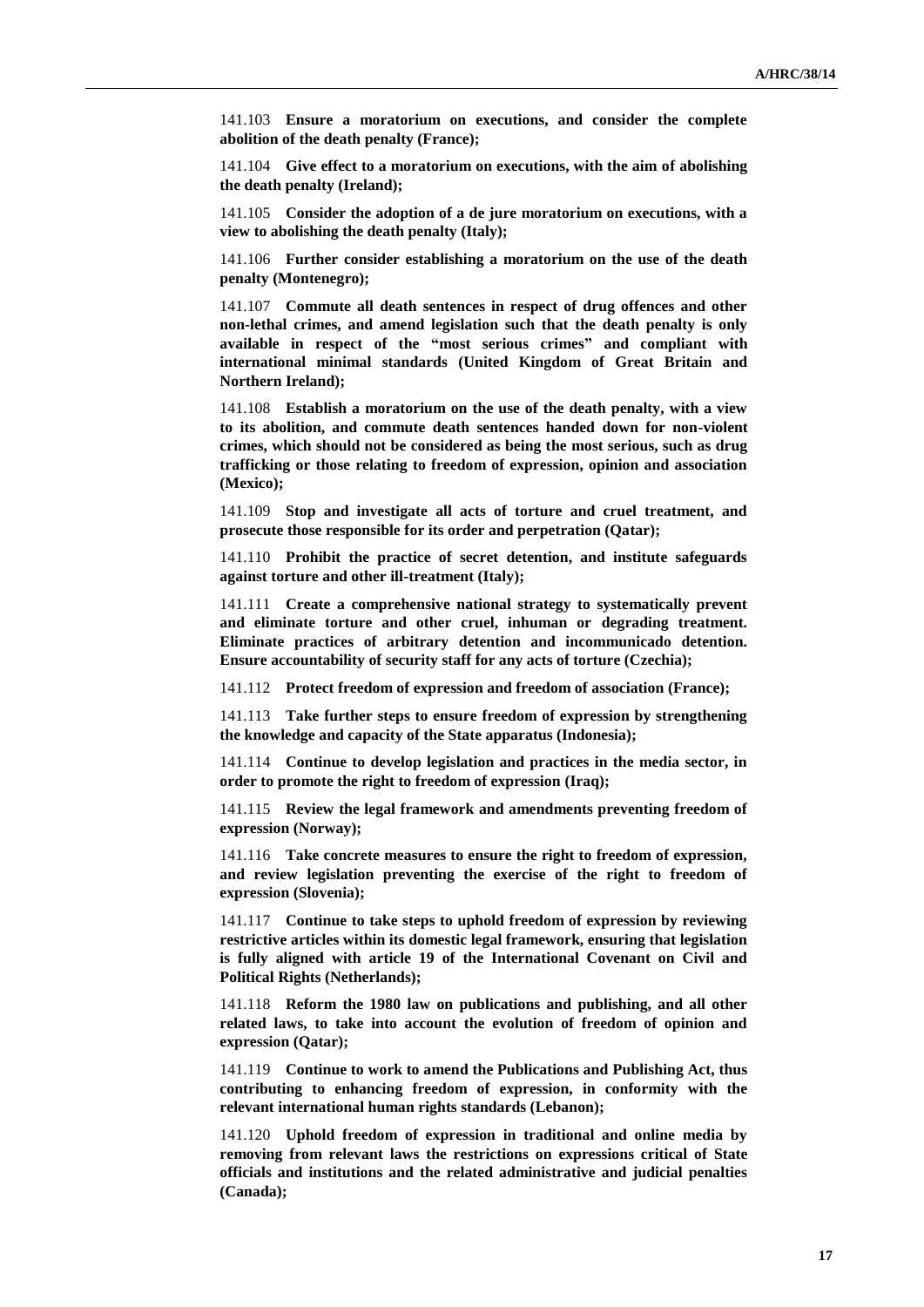141.121 **Establish in national legislation the right to freedom of expression and to information, and mechanisms to guarantee its full respect and protection (Mexico);**

141.122 **Decriminalize defamation and include it as part of the Civil Code, in accordance with international standards (Estonia);**

141.123 **Amend the cybercrime law, the anti-terrorism law and provisions of the Penal Code restricting freedom of expression, in order to bring them into conformity with international standards (Sweden);**

141.124 **Guarantee that the application of the anti-terrorism law and the cybercrime law is not an obstacle to the legitimate activities of citizens, human rights defenders and the media (Switzerland);**

141.125 **Demonstrate greater respect for freedoms of expression and peaceful assembly, including by allowing individuals to criticize the Government and hold peaceful demonstrations, and revising the cybercrime law to be consistent with principles of free expression (United States of America);**

141.126 **Release all those detained because of their political views, and stop all practices of secret detention and enforced disappearance (Qatar);**

141.127 **Ensure the protection of human rights defenders (France);**

141.128 **Take steps to protect human rights defenders (Norway);**

141.129 **Take measures to prevent acts of harassment and intimidation of human rights defenders and journalists (Latvia);**

141.130 **Take the necessary measures to ensure that human rights defenders can carry out their work in a safe environment, free from harassment and intimidation (Belgium);**

141.131 **Enhance efforts to guarantee the full exercise of the rights to freedom of expression and association, and ensure a safe environment conducive to the work of human rights defenders and civil society organizations (Italy);**

141.132 **Align its legislation with international human rights obligations on freedom of expression, and take concrete measures to protect human rights defenders, including from reprisals for cooperating with the United Nations (Austria);**

141.133 **Take appropriate measures to ensure that the principle of the separation of the powers of the executive and the judiciary is enshrined in the Constitution (Ghana);**

141.134 **Strengthen the independence of the judiciary. Ensure the right to a fair trial for all without discrimination: in particular, reject evidence obtained by torture, and ensure that all arrests are subject to judicial oversight without exception (Czechia);**

141.135 **Continue efforts to address gender-based discriminatory practices in the judiciary (Hungary);**

141.136 **Disseminate the code of conduct for law enforcement officials (Kuwait);**

141.137 **Develop training programmes in the field of human rights to raise awareness among public officials, particularly law enforcement and judicial officials (Libya);**

141.138 **Continue efforts aimed at strengthening the training of law enforcement officials on international law and conventions in the field of human rights (Jordan);**

141.139 **Ensure more effective interpretation services and legal aid for foreign women in criminal court proceedings (Hungary);**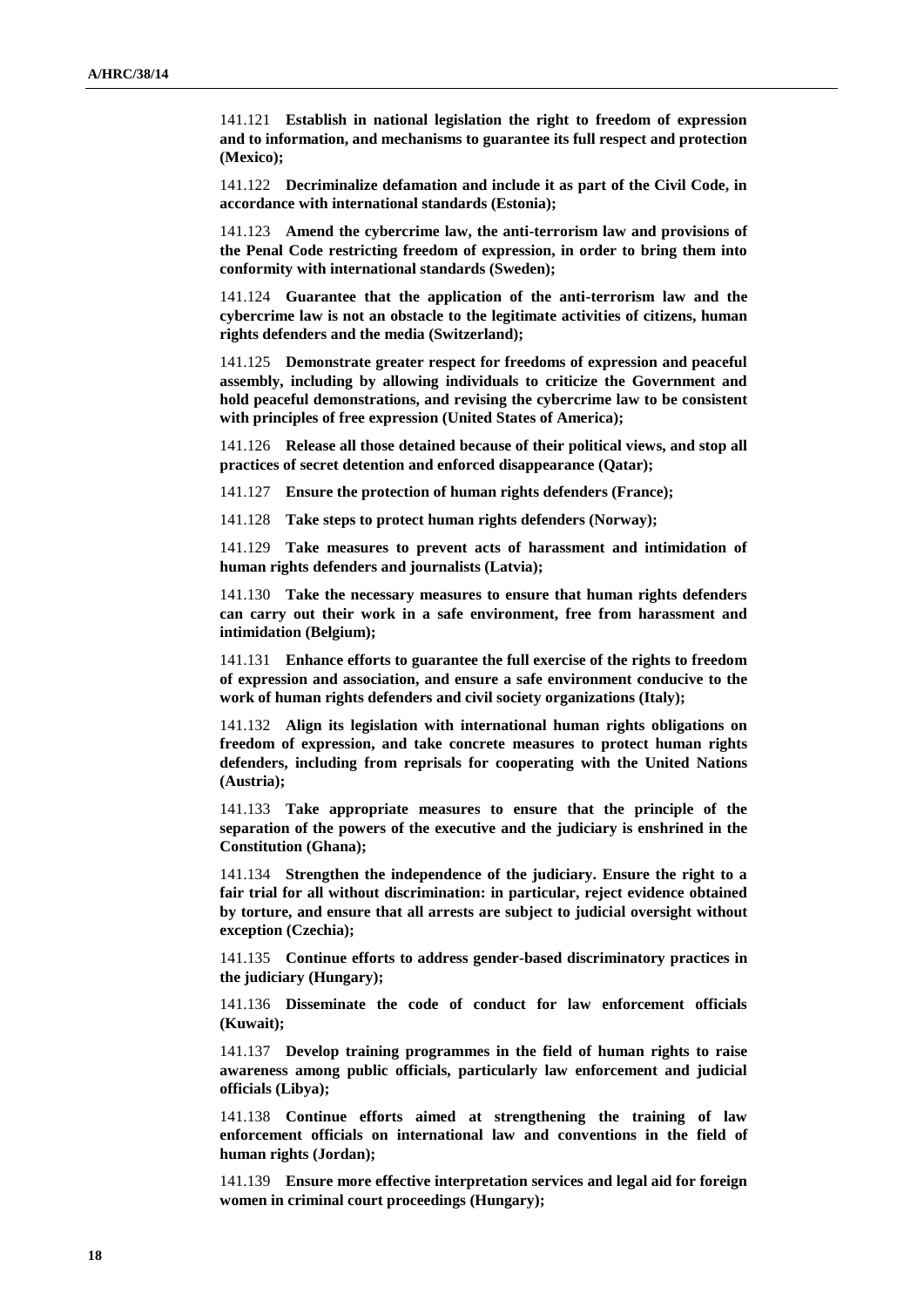141.140 **Amend the Code of Criminal Procedure to ensure that it provides for a maximum limit for pretrial detention (Botswana);**

141.141 **Take steps to ensure that all detainees have access to a fair and transparent trial (Australia);**

141.142 **Inform without delay all persons deprived of their liberty of all the charges brought against them, and establish a central register of all detainees, in order to guarantee that their families can immediately locate their whereabouts (Chile);**

141.143 **Implement existing laws to inform detainees promptly of the charges against them, and permit access to legal counsel for all those accused of crimes, while affording fair and transparent proceedings by an independent and impartial tribunal with all the fair trial guarantees necessary for an accused's defence (United States of America);**

141.144 **Continue to support victims of trafficking in human beings through specialized national mechanisms (Sudan);**

141.145 **Continue efforts to enable tangible progress in combating trafficking in persons (Turkmenistan);**

141.146 **Improve and expand identification and protection procedures for victims of human trafficking and forced labour, ensuring adequate access to support services and sheltered accommodation (United Kingdom of Great Britain and Northern Ireland);**

141.147 **Take effective measures to fight against trafficking in human beings, and ensure the protection of victims (Angola);**

141.148 **Continue to combat crimes of human trafficking by tightening the legal penalty, strengthening protection measures, providing the necessary compensation and rehabilitating the victims of such crimes (Lebanon);**

141.149 **Strengthen the efforts of the National Committee to Combat Human Trafficking, in line with the five pillars of the International Framework for Action to Implement the Trafficking in Persons Protocol (Cuba);**

141.150 **Fully implement the National Committee to Combat Human Trafficking Strategic Plan and the relevant federal laws, in order to combat human trafficking issues, including the sexual exploitation of children (Japan);**

141.151 **Continue strengthening its excellent social programmes, in order to improve the living conditions of its people (Bolivarian Republic of Venezuela);**

141.152 **Continue to take necessary steps, at both the legislative and procedural levels, to ensure the full protection of the workforce in the United Arab Emirates (Morocco);**

141.153 **Improve the legal and policy framework, in order to further ensure respect for labour rights and freedom of expression (Brazil);**

141.154 **Issue the Social Action Charter to promote the rights of social workers and to protect the rights of beneficiaries of their services (Libya);**

141.155 **Amend Federal Law No. 10 of 2017 to specify offences falling under the term "failure to protect an employer's secrets" (Denmark);**

141.156 **Strengthen efforts to ensure affordable and quality health and social services, in order to improve the overall well-being of children, women and older persons (Malaysia);**

141.157 **Adopt and implement measures to eliminate stigma and discrimination against persons living with HIV/AIDS (Thailand);**

141.158 **Guarantee mandatory and free primary education for all children living in its territory (Peru);**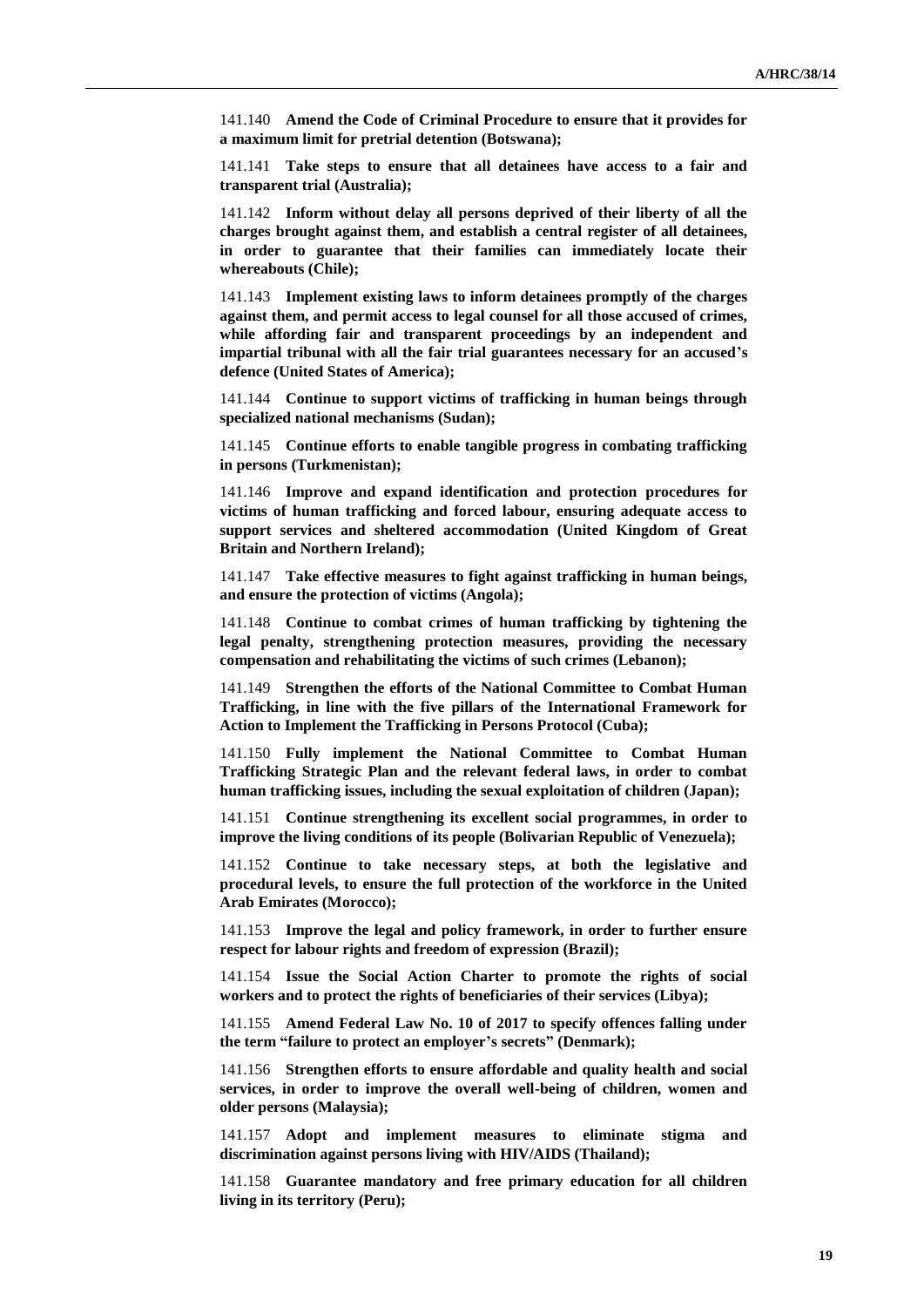141.159 **Put in place access and non-discrimination measures, enabling all boys and girls residing in its country to fully enjoy their right to education (Paraguay);**

141.160 **Continue efforts to uphold education, improve the quality of education and ensure equal opportunities in access to education, especially for girls (State of Palestine);**

141.161 **Continue efforts to disseminate a culture of human rights through the curricula of schools, universities and the law enforcement academy (Egypt);**

141.162 **Continue efforts to strengthen the status of women (Algeria);**

141.163 **Strengthen efforts to promote gender equality (Cyprus);**

141.164 **Further promote gender equality, and better guarantee women's rights (China);**

141.165 **Harmonize gender equality, in order to guarantee equal rights for men and women (Turkmenistan);**

141.166 **Continue to strengthen efforts to achieve equality between men and women and the empowerment and advancement of women (Bulgaria);**

141.167 **Make necessary efforts so that the principle of gender equality is protected at the constitutional level (Paraguay);**

141.168 **Amend Federal Decree Law No. 2 of 2015 to include prohibition of discrimination based on sex (Denmark);**

141.169 **Strengthen the promotion and protection of the rights of women and their equality, including by amending Federal Law No. 2 of 2015 to include gender discrimination (Germany);**

141.170 **Modify the laws to enable Emirati women to pass their nationality on to their children (Sierra Leone);**

141.171 **Take legislative measures to enable Emirati women to transfer nationality to their children without restrictions (Slovakia);**

141.172 **Enact legislative reforms to ensure non-discrimination against women, including in relation to marriage, divorce and inheritance (Sweden);**

141.173 **Review regulations regarding women in the Penal Code and in the Personal Status Law (Republic of Korea);**

141.174 **Take the necessary measures to guarantee full access for women to the justice system, and give them equal legal capacity and equal treatment before the courts (Argentina);**

141.175 **Continue measures to empower women and to combat discrimination and violence against them (Nepal);**

141.176 **Strengthen efforts to promote gender equality and to protect women from domestic violence (Myanmar);**

141.177 **Work on the adoption of the law on combating domestic violence (Tunisia);**

141.178 **Expedite the enactment of the law on domestic abuse prevention (Maldives);**

141.179 **Enact comprehensive legislation to address violence against women, including the recognition of domestic violence as an offence (Belgium);**

141.180 **Amend the Penal Code, particularly article 53, in order to repeal the right of a husband to punish his wife, and the right of parents or custodians to punish their minor children by means of physical violence (Iceland);**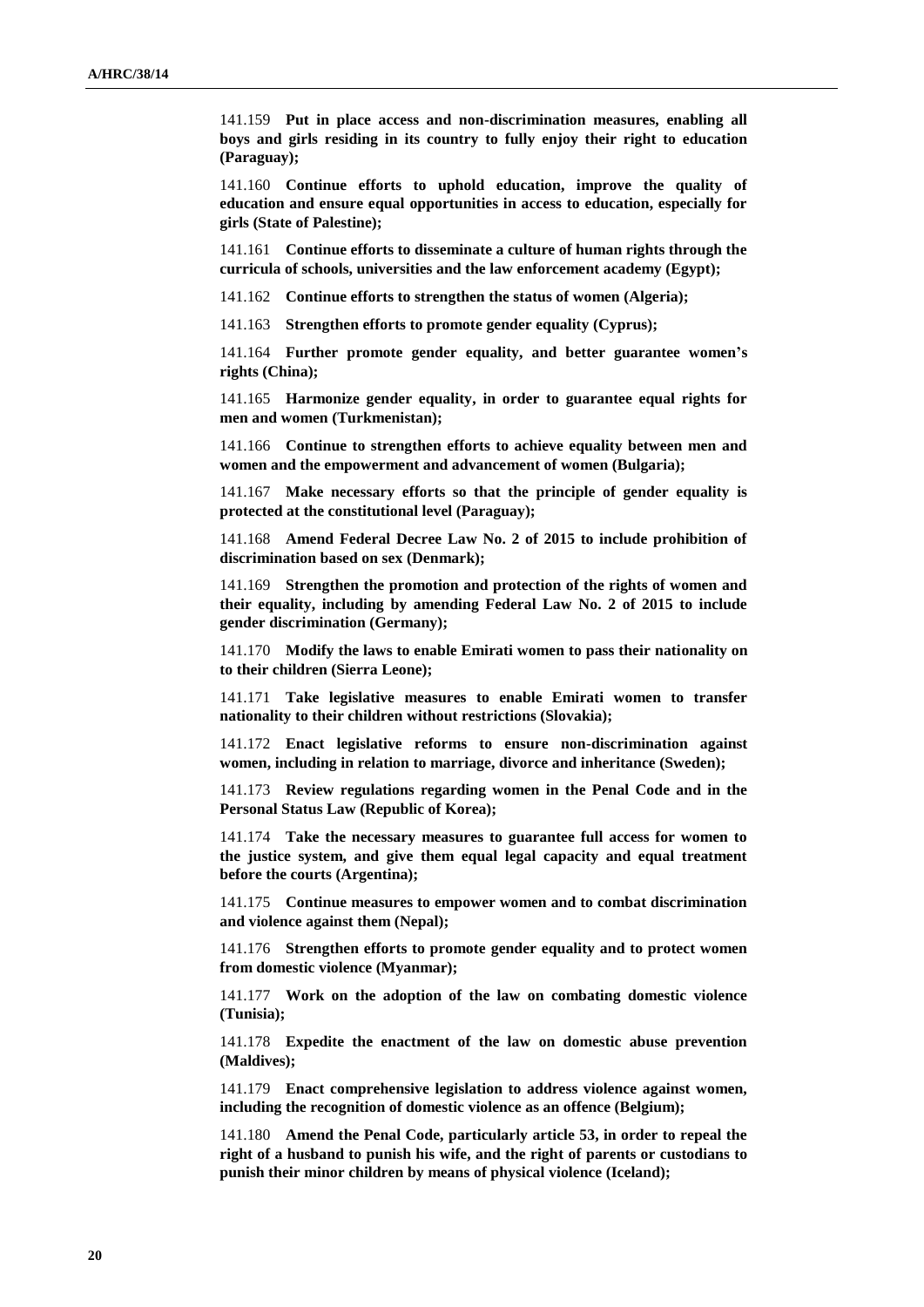141.181 **Reform discriminatory evidence standards for prosecution of rape, and train police and judicial personnel in the handling cases of sexual and gender-based violence (Sweden);**

141.182 **Continue efforts aimed at empowering women in social, economic and cultural life (Iraq);**

141.183 **Continue to implement the National Strategy for the Empowerment and Advancement of Emirati Women and its relevant cabinet decisions, in order to continue to promote the social engagement of women (Japan);**

141.184 **Review those legal provisions that hinder women from freely choosing their profession and employment (Peru);**

141.185 **Continue with efforts to implement the National Strategy for the Empowerment and Advancement of Women, and in the early fulfilment of the voluntary pledges relating to domestic violence and labour rights (Bhutan);**

141.186 **Work towards enhancing gender equality in society, including by removing impediments to women's free movement and to their free choice of profession and employment (Estonia);**

141.187 **Continue enhancing the role of women in strengthening democracy and ensuring sustainable development (Azerbaijan);**

141.188 **Take further steps to improve the participation and engagement of women in political work and in the legislative processes of the country (Sri Lanka);**

141.189 **Redouble its efforts to enhance women's representation in leadership and decision-making positions (Pakistan);**

141.190 **Accord special attention to promoting participation of women in public life through the implementation of National Vision 2021 (Russian Federation);**

141.191 **Continue to adopt measures to ensure the effective implementation of the "Wadeema" Act and the National Strategy for Motherhood and Childhood (Singapore);**

141.192 **Continue efforts to tackle gender discrimination and inequality for all women and children, independently of their status and nationality (Portugal);**

141.193 **Continue prioritizing and allocating adequate resources for programmes aimed at the protection and promotion of the rights of children, women and older persons (Malaysia);**

141.194 **Continue to cooperate with the United Nations Children's Fund (UNICEF), the Supreme Council for Motherhood and Childhood and the entities concerned with children in the State, in the best interests of the child (Morocco);**

141.195 **Develop operational policies and programmes to protect children from the risks of sexual harassment and abuse (Azerbaijan);**

141.196 **Explicitly prohibit corporal punishment of children in all settings, including in the home and in schools (Estonia);**

141.197 **Adopt a law prohibiting corporal punishment of children in all settings (Montenegro);**

141.198 **Abolish legislation that provides for the imposition of cruel, inhuman or degrading treatment and punishment on children (Liechtenstein);**

141.199 **Raise the age of criminal responsibility to above seven years (Sierra Leone);**

141.200 **Continue to develop procedures for investigating cases in line with the nature and needs of children (Sudan);**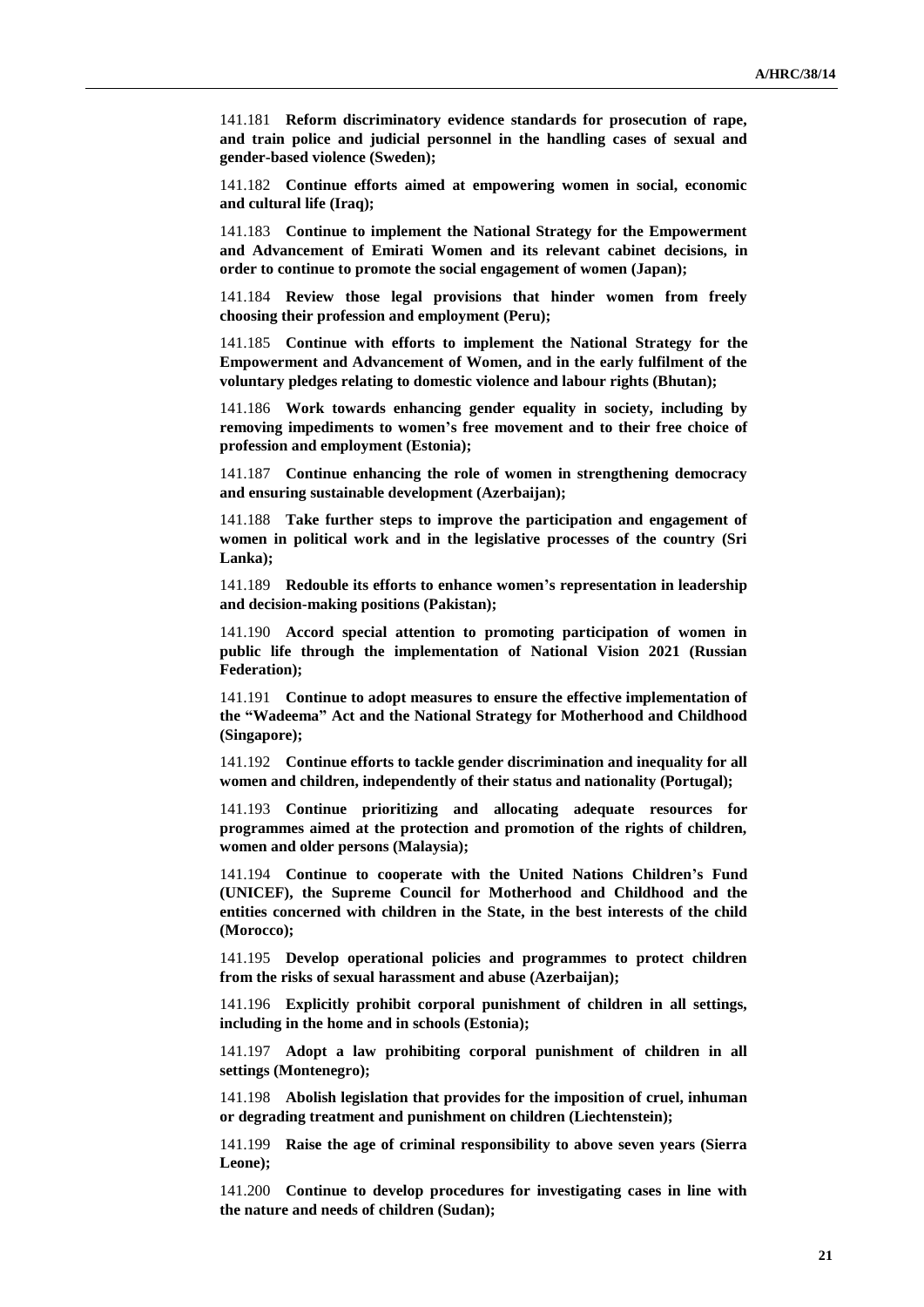141.201 **Ensure the successful implementation of the National Policy for Empowering Persons with Disabilities (Brunei Darussalam);**

141.202 **Continue to strengthen its collaboration with the relevant civil society organizations, in order to provide better services to persons with disabilities, in particular in education and the labour market, so as to better integrate them into society (Singapore);**

141.203 **Continue the implementation of its national strategy by meeting all educational and rehabilitation needs of all persons with disabilities, in order to integrate them into society (State of Palestine);**

141.204 **Consider further actions to promote inclusive education for children with disabilities in regular educational establishments (Bulgaria);**

141.205 **Adopt the necessary legal framework to ensure that migrants, asylum-seekers and refugees, including children, fully enjoy their rights, according to international standards (Brazil);**

141.206 **Continue with the implementation of the initiatives upholding the rights of expatriate/contract workers (India);**

141.207 **Continue mainstreaming innovative approaches to regulating the labour market that would facilitate the provision of due and safe working conditions for all foreign workers (Belarus);**

141.208 **Continue to improve measures to protect the rights of foreign migrant workers, and further improve measures aimed at combating human trafficking, including victim assistance (Sri Lanka);**

141.209 **Further facilitate consular protection for migrant workers, including by informing the foreign consulate without delay in case of arrest or detention of nationals (Viet Nam);**

141.210 **Continue to cooperate with the countries of origin of migrant workers, in order to better protect their rights (Mauritania);**

141.211 **Take concrete steps in policies and measures for better working practices and conditions for foreign workers (Myanmar);**

141.212 **Continue the important work of protecting and promoting the rights of foreign workers (Philippines);**

141.213 **Strengthen the protection of workers, and continue to improve their living and working conditions (Yemen);**

141.214 **Continue to improve conditions for migrant workers through the implementation of recent labour reforms (Australia);**

141.215 **Continue to provide effective protection of the rights of migrant workers by strengthening its labour law to be consistent with international human rights law (Indonesia);**

141.216 **Establish measures to facilitate access to justice, interpretation services and quality legal aid for migrant workers, stateless persons and domestic workers (Sierra Leone);**

141.217 **Strengthen social protection measures for all workers, including migrant workers and women migrant workers (Angola);**

141.218 **Fully implement the domestic labour law adopted in 2017 (Slovakia);**

141.219 **Take further measures to ensure that the law is properly implemented to ensure that domestic workers are protected from abuse (Norway);**

141.220 **Ensure full implementation of recently updated labour legislation, in order to ensure that employers and sponsors fully respect the economic, social and cultural rights of migrants and domestic workers (Sweden);**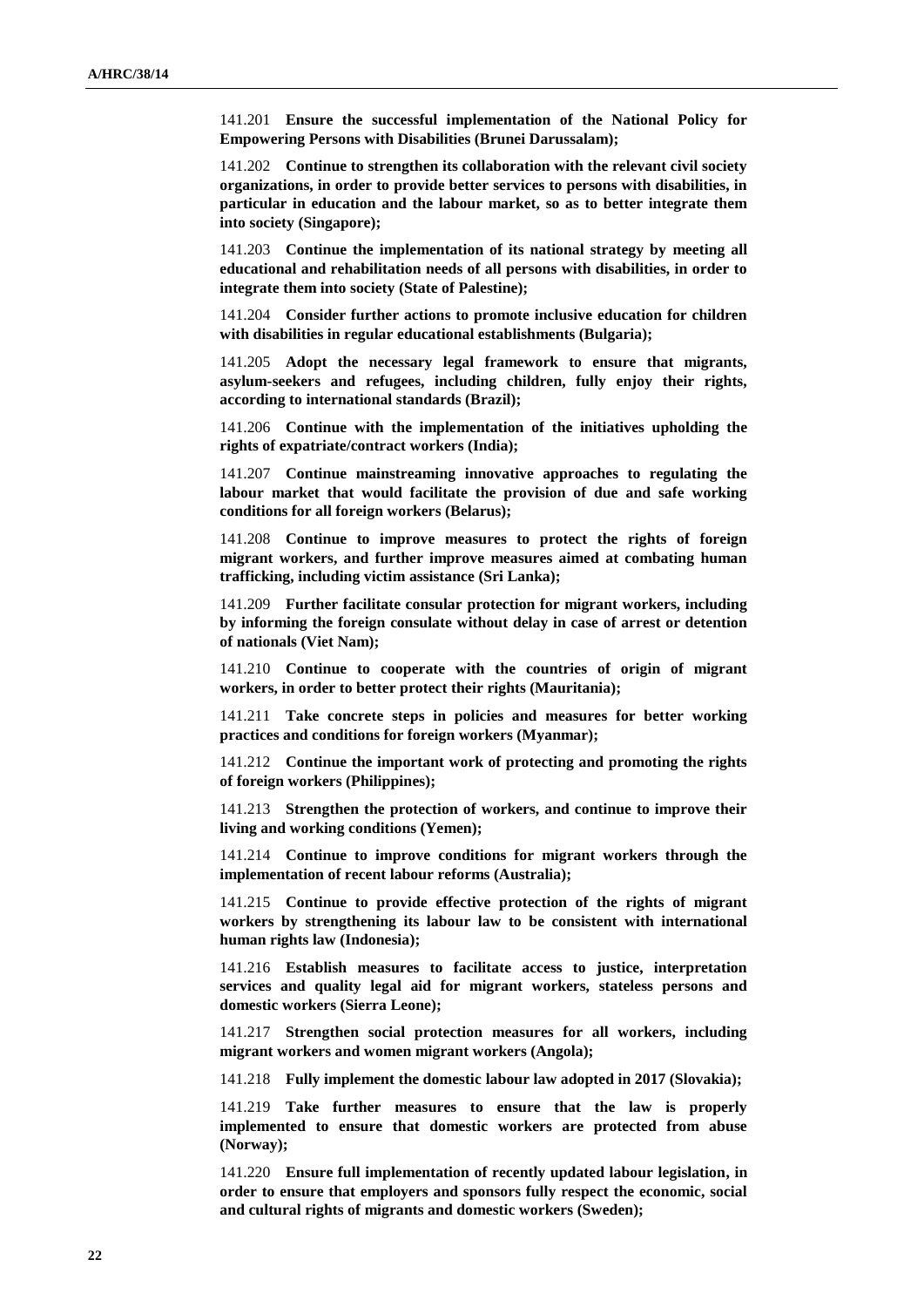141.221 **Enforce newly enacted national provisions in the area of labour law, in keeping with relevant international instruments, including International Labour Organization Domestic Workers Convention, 2011 (No. 189) (Ireland);**

141.222 **Continue to strengthen its labour laws through consistent follow-up of the implementation by employers of rights granted to workers in recent legal reforms, in particular the September 2017 legal changes applying to domestic workers, and establish a national institution capable of addressing migrant workers' need for protection and advocacy (Canada);**

141.223 **Continue efforts to ensure the safety, security and dignity of migrant workers, including women domestic workers, and the protection of their interests through requisite institutional and legislative measures (Nepal);**

141.224 **Fully implement legislation on migrant workers, including domestic workers, and ensure a transparent and independent follow-up of these issues (Switzerland);**

141.225 **Strengthen the protection of migrant workers, particularly female domestic workers, including by implementing existing legislation, reinforcing inspections and enhancing workers' access to remedies (Austria);**

141.226 **Fully implement its labour laws to safeguard the dignity and protect the rights of workers, particularly foreign and women workers, in full compliance with its international human rights obligations, and develop effective mechanisms for resolving labour disputes (Thailand);**

141.227 **Take further concrete steps to strengthen its legislative and executive measures to promote and protect the rights and legitimate interests of migrant workers against violations committed by employers, including illegally retaining migrant workers' passport (Viet Nam);**

141.228 **Continue its efforts in the promotion and protection of the rights of vulnerable groups, in particular pregnant migrants (Viet Nam);**

141.229 **Adopt a national policy on older persons (Yemen);**

141.230 **Adopt a law on older persons (Kuwait).** 

142. **The recommendations listed below have been noted by the United Arab Emirates:**

142.1 **End the unilateral coercive measures imposed on the State of Qatar immediately (Qatar);**

142.2 **Compensate all those affected by these coercive measures, provide them with fair access to justice and reparation, and bring those responsible for their human rights violations to account (Qatar).**

143. **The recommendations in paragraphs 142.1 and 142.2 have been noted, as the United Arab Emirates considers that they fall outside the scope of the universal periodic review, as stipulated in Human Rights Council resolutions 5/1 and 16/21, and thus rejected them.**

144. **All conclusions and/or recommendations contained in the present report reflect the position of the submitting State(s) and/or the State under review. They should not be construed as endorsed by the Working Group as a whole.**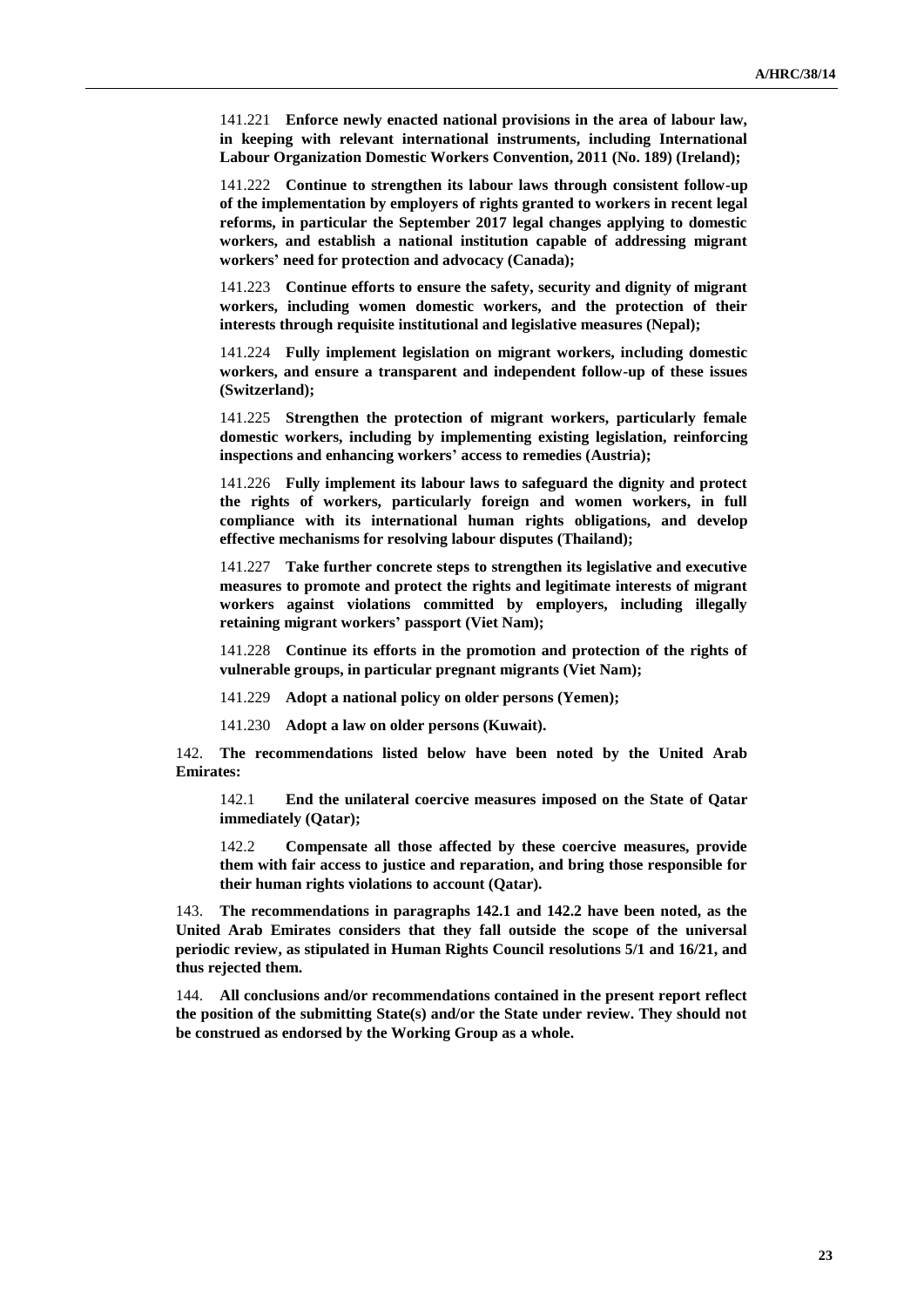#### **Annex**

### **Composition of the delegation**

The delegation of the United Arab Emirates was headed by H.E. Dr. Anwar Mohammad GARGASH, Minister of State for Foreign Affairs, and composed of the following members:

- H.E Ohood Khalfan Mohamed ALROUMI, Minister of State for Happiness;
- H.E. Ahmed Abdulrahman Al-JARMAN, Assistant Minister for Human Rights and International Law at the Ministry of Foreign Affairs and International Cooperation;
- H.E. Dr. Abdulrahim Yousif ALAWADI, Advisor to the Minister of State for Foreign Affairs;
- H.E. Obaid Salem AL ZAABI, Ambassador / Permanent Representative, Permanent Mission of the United Arab Emirates to the United Nations Office and other international organizations in Geneva;
- H.E. Dr. Saeed Mohamed Abdulla ALGHUFLI, Assistant Secretary General, Ministry of Federal National Council Affairs;
- Mrs. Noora Khaleefa Salem ALSUWAIDI, Director General of the General Women's Union;
- Mrs. Reem Abdulla AL FALASY, Secretary General, The Supreme Council for Motherhood and Childhood;
- H.E. Maher Hamad Ali Obaid ALOBAD, Ministry of Human Resources and Emiratization;
- H.E. Humaid Rashed ALSHAMSI, Red Crescent Authority;
- H.E. Ahmed Mohamed Nekhaira ALMUHARRAMI, Ministry of the Interior;
- H.E. Ahmed Ali Hashem Ahmed ALHASHMI, Ministry of the Interior;
- H.E Mohammed Ali Mohammed ALSHEHHI, Ministry of the Interior;
- H.E. Mohamed Ahmed Mohamed ALHAMMADI, Ministry of Justice;
- H.E. Mohamed Abdalla ALMUR, Dubai Police Headquarters;
- H.E. Mansour Ibrahim AL MANSOURI, Director General of the National Media Council;
- H.E. Mrs. Afra Rashed Eid ALBASTI, Women and Child Foundation of Dubai;
- H.E. Mrs. Sara Ibrahim Abdulaziz SHOHAIL, Shelters for victims of Human Trafficking (EWA'A);
- Ms. Fawzia Mohammad BADRI, Ministry of Education;
- Mrs. Maitha Mohamed Al SHAMSI, Community Development Authority of Dubai;
- Mr. Dr. Mohammed Ebrahim ALMANSOORI, General Women's Union;
- Ms. Maryam Sallam ALMENTHERI, General Women's Union;
- Mr. Saeed Mohamed Saif ALMAZROUEI, Ministry of Presidential Affairs;
- Mr. Saeed Rashed ALHEBSI, Ministry of Foreign Affairs and International Cooperation;
- Ms. Amna Abdulla Sultan ALHAMMADI, Ministry of Foreign Affairs and International Cooperation;
- Mr. Mohamed Abdulla Ali ALSHAMSI, Ministry of Foreign Affairs and International Cooperation;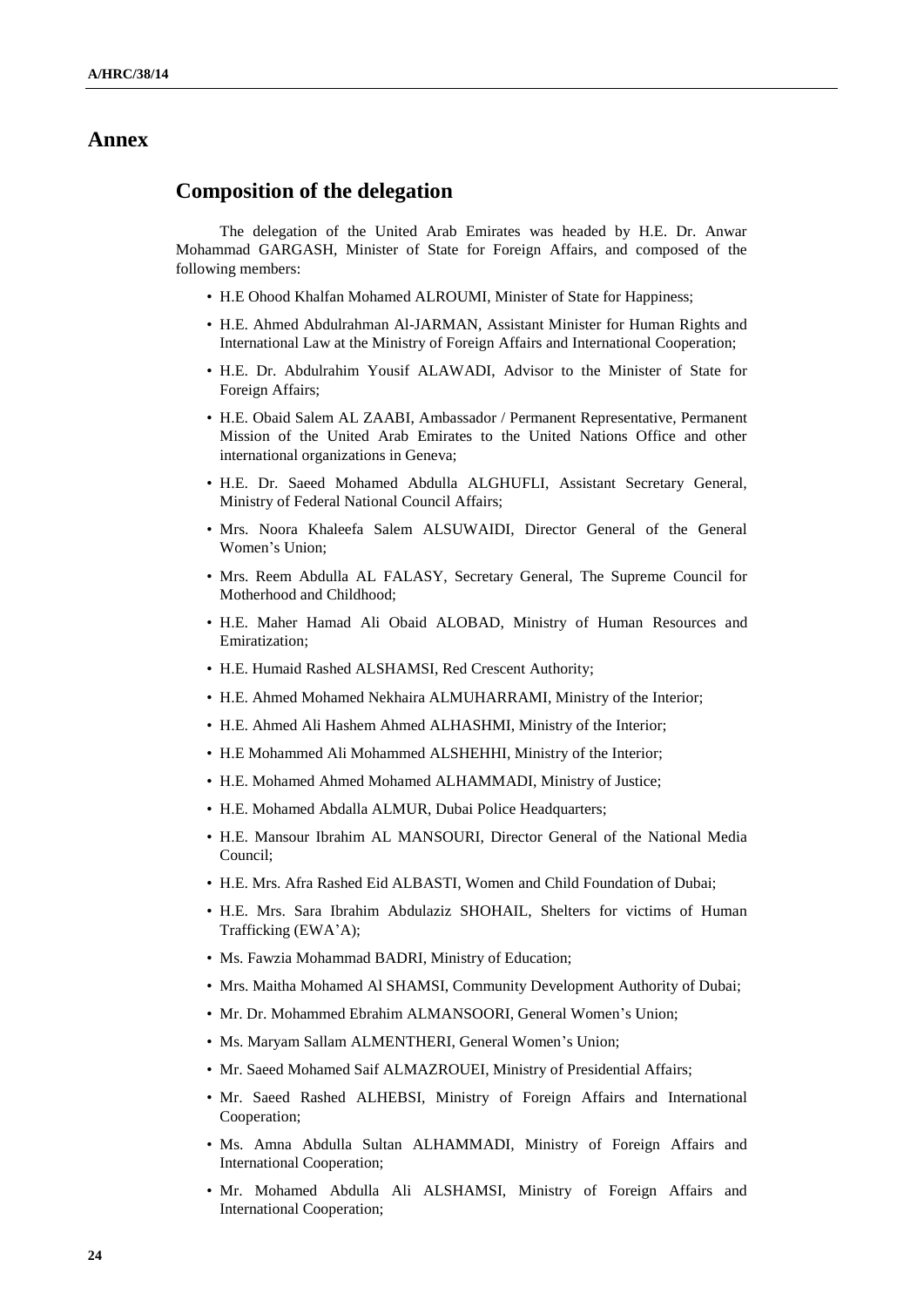- Mr. Mubarak Mohamed ALHAMMADI, Ministry of Foreign Affairs and International Cooperation;
- Mr. Mansour Mohamed ALJUWAIED, Ministry of Foreign Affairs and International Cooperation;
- Ms. Azza Mabkhout Abdulla ALSEIARI, Ministry of Foreign Affairs and International Cooperation;
- Mr. Abdulrahman Jasem Salem ALDHAHERI, Ministry of the Interior;
- Mr. Jaber Saeed AL LAMKI, National Media Council;
- Ms. Fatema AbdulJalil ALANSARI, National Media Council;
- Mr. Mohamed Rashed ALHEBSI, Ministry of Foreign Affairs and International Cooperation;
- Mr. Fahad Mohammed ALSHEHHI, Ministry of Foreign Affairs and International Cooperation;
- Mr. Ali Khameis ESAADI, Ministry of Foreign Affairs and International Cooperation;
- Ms. Shamsa Mohammed ABDULLA, Council for Gender Balance;
- Ms. Dana Humaid ALMARZOOQI, Ministry of Interior;
- Mrs. Houria Mohamed Ghalhoom ALZAROUNI, Ministry of Human Resources and Emiratisation;
- Mr. Abdulwahhab IBRAHIM ALHOSANI, Ministry of the Interior;
- H.E. Ms. Eman ALFALAHI, Ministry of Community Development;
- Mr. Ibrahim Abdulrahaman ALAMMARI, Ministry of Human Resources and Emiratisation;
- Ms. Naheda NAKAD, Ministry of Foreign Affairs and International Cooperation;
- Mr. Gerard RUSSEL, Ministry of Foreign Affairs and International Cooperation;
- Mr. Abdulla Mohammed Abdulla Fadel ALNUAIMI, Permanent Mission of the United Arab Emirates to the United Nations Office and other international organizations in Geneva;
- Mrs. Reema Ibrahim Ali ALSHARJI ALMANNAEE, Permanent Mission of the United Arab Emirates to the United Nations Office and other international organizations in Geneva;
- Mr. Saeed Ahmed Mohamed ALJARWAN ALSHAMSI, Permanent Mission of the United Arab Emirates to the United Nations Office and other international organizations in Geneva;
- Mr. Mohammed Saleh Mohammed AQARASH ALSHAMSI, Permanent Mission of the United Arab Emirates to the United Nations Office and other international organizations in Geneva;
- Dr. Ahmed AOUED, Permanent Mission of the United Arab Emirates to the United Nations Office and other international organizations in Geneva;
- Dr. Abdellatif FAKHFAKH, Permanent Mission of the United Arab Emirates to the United Nations Office and other international organizations in Geneva;
- Mrs. Dana Omar ZAIN EDDIN, Permanent Mission of the United Arab Emirates to the United Nations Office and other international organizations in Geneva;